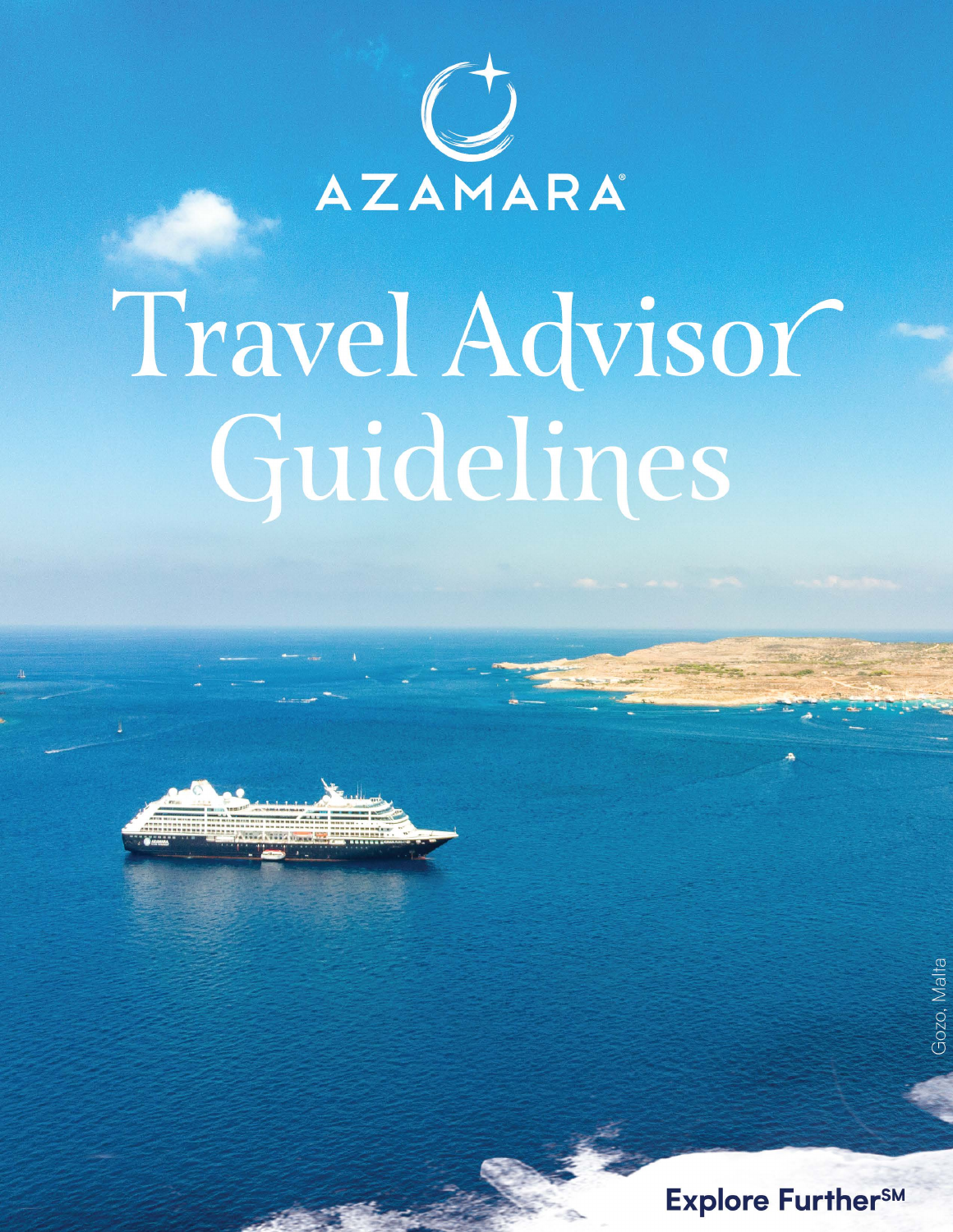### **TRAVEL ADVISOR GUIDELINES (North America, Puerto Rico and the Caribbean Islands Only)** *(As of 3/26/2021)*

# **TABLE OF CONTENTS**

| <b>SECTION</b> | <b>DESCRIPTION</b>                                                 | <b>PAGE</b> |
|----------------|--------------------------------------------------------------------|-------------|
| 1.0            | <b>GUIDELINES DETAIL</b>                                           | Pg. 3       |
| 2.0            | <b>TRADEMARKS, COPYRIGHTS &amp;</b><br>OTHER INTELLECTUAL PROPERTY | Pg. 4       |
| 3.0            | <b>SALES &amp; PAYMENT</b>                                         | Pg. 6       |
| 4.0            | ADVERTISING IN GENERAL                                             | Pg. 9       |
| 5.0            | REBATING AND ADVERTISING PRICING GUIDELINES                        | Pg. 11      |
| 6.0            | ONLINE ADVERTISING AND INTERNET GUIDELINES                         | Pg. 16      |
| 7.0            | <b>LEGAL</b>                                                       | Pg. 22      |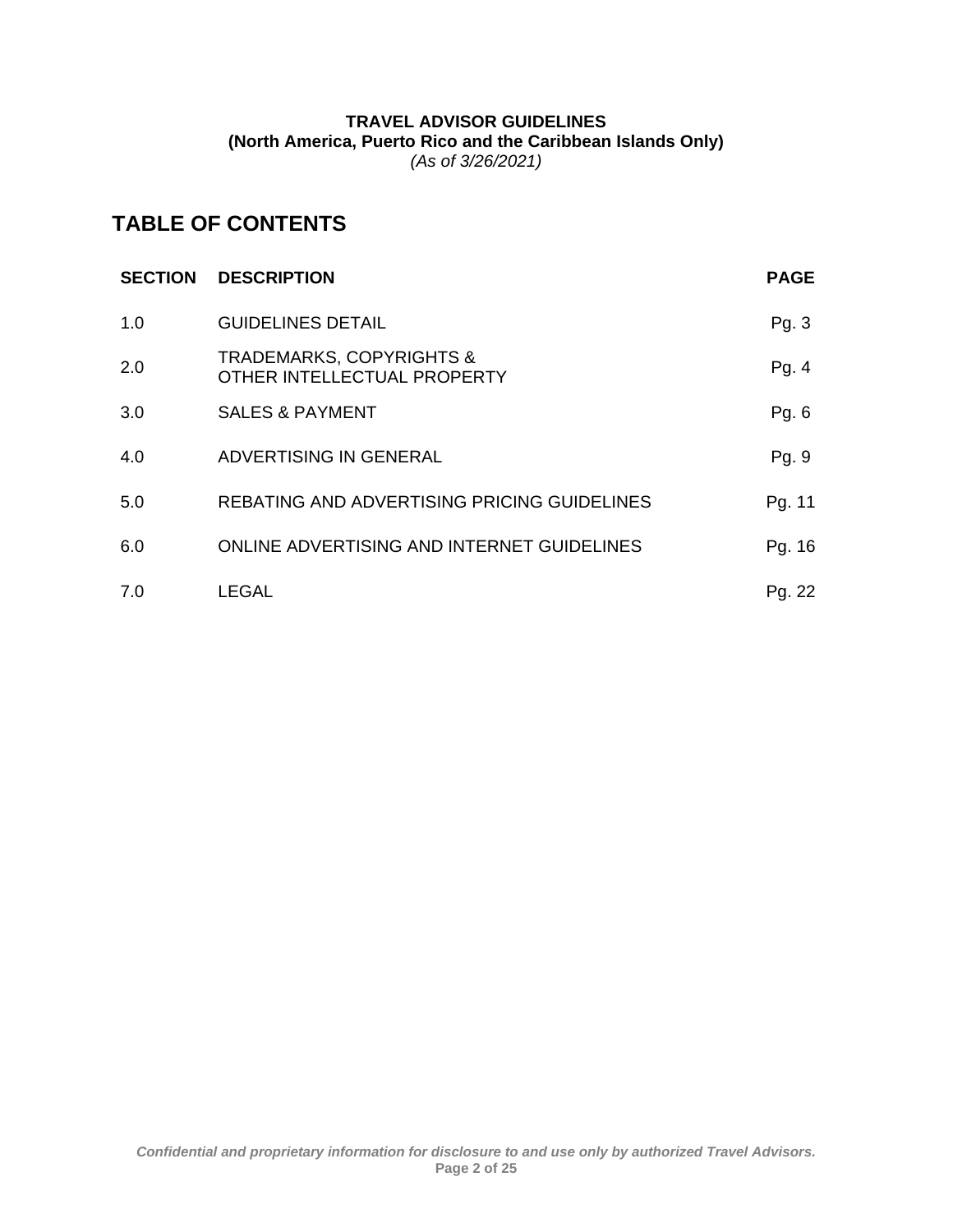### <span id="page-2-0"></span>1.0 **GUIDELINES DETAIL**

### 1.1 Guidelines

**SP Cruises OpCo Limited,** operating as and through its brand **Azamara** ("**Azamara**") requires that each individual, company, travel agency, tour operator, travel intermediary and travel distributor that books, sells or distributes cruise accommodations offered by Azamara ("Travel Partner") must comply with these Travel Industry Guidelines (the "Guidelines"). These Guidelines are available a[t www.A](http://www.cruisingpower.com/)zamaraConnect.com, and may, at Azamara's discretion, be communicated by Internet publication and/or be distributed in any form of print. Azamara may amend these Guidelines at any time, in its sole discretion, and any such modifications shall become effective immediately, unless otherwise specified. Travel Partner agrees that, by making bookings with and/or entering into a Travel Partner Agreement with Azamara, it hereby agrees to all of the terms, obligations and restrictions of these Guidelines which shall survive the termination of any underlying Travel Partner Agreement (defined below).

### 1.2 Scope

These Guidelines apply only to the following two separate and distinct Territories: (i) "North America" which means and includes the fifty States of the United States (excluding Puerto Rico and other U.S. territories), the District of Columbia, Bermuda and Canada; and (ii) the "Puerto Rico and the Caribbean Islands" which means and includes Puerto Rico and the Caribbean Islands identified on [www.cruisingpower.com](http://www.cruisingpower.com/) as being part of this Territory (as of the date shown above, Aruba, Anguilla, Antigua and Barbuda, Bahamas, Barbados, Bonaire, Cayman Islands, Curacao, Dominica, Grenada, Haiti, Jamaica, Netherlands Antilles, Saint Kitts & Nevis, Saint Lucia, St. Kitts, St. Maarten, Sint Maarten, Turks and Caicos, Trinidad and Tobago, St Vincent & Grenadines, and the U.S. and British Virgin Islands. Outside of these Territories, please contact the appropriate Azamara office or your international representative.

The Guidelines apply to the following: (i) any Travel Partner that has an agreement in place with Azamara, including, but not limited to, Travel Agency Agreements, Commission Letters, National Account Sales Agreements, Marketing Agreements, Commission Agreements or Annual Sales Plans (collectively "Travel Agency Agreement(s)"); (ii) any Travel Partner that uses the Worldwide Web to market or process the booking, sale or distribution of cruise accommodations; and (iii) any third party with which Travel Partner may engage or enter into a business arrangement (as permitted under the terms of the Travel Partner Agreement) regarding the advertisement, marketing, sale and/or distribution of any of Azamara's products. The Guidelines shall not apply to any individual consumers who book any Azamara cruises for themselves or for others and who receive no commission or payment from Azamara.

### 1.3 Purpose

The purpose of these Guidelines is to establish standards for advertising, marketing, selling, booking, and payment for, cruises offered by Azamara and for the use of Azamara's intellectual property, including without limitation trademarks, service marks, copyrighted materials and images, b-roll, still-images and other authorized video (collectively "Azamara Property"), regardless of whether such property is used and/or registered by Azamara, or used in print material, on the Internet, or otherwise.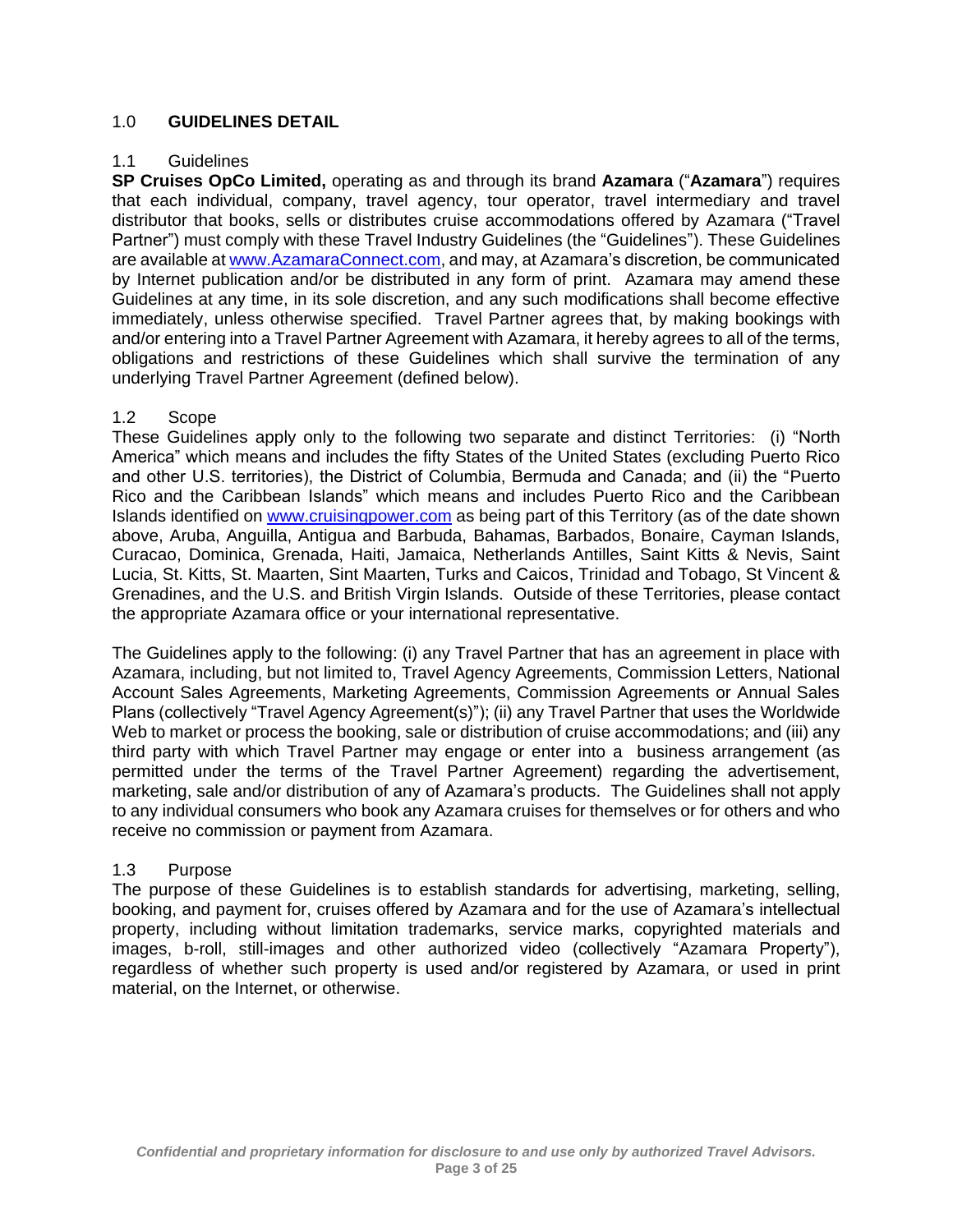### <span id="page-3-0"></span>1.4 Compliance with Guidelines; Agent of Customer

Travel Partner shall periodically review these Guidelines to ensure compliance. Travel Partner agrees and acknowledges that it is not an agent of Azamara, but rather is an agent of its respective customers.

Nothing in these Guidelines provides Travel Partner with any right, license, authorization or approval to make bookings with Azamara or to receive any commission or other payments directly or indirectly from Azamara. The terms of any such payment or commission shall be set forth in the relevant Travel Partner Agreement between Azamara and Travel Partner.

# 2.0 **TRADEMARKS, COPYRIGHTS & OTHER INTELLECTUAL PROPERTY**

### 2.1 Azamara Trademarks

The lists and instructions for use of trademarks and service marks belonging to Azamara are provided at [www.cruisingpower.com.](http://www.cruisingpower.com/) The absence of a logo, program, offer, or other name from a trademark list does not constitute a waiver of Azamara's trademark or other intellectual property rights concerning that name. Travel Partner shall regularly refer to the website content, which Azamara may update periodically.

### [Azamara](https://secure.cruisingpower.com/content/PDF/az_Trademark_081910.pdf)

### 2.2 Rules & Restrictions of Use

Unless granted prior written approval or express permission for a specific purpose by Azamara, a Travel Partner shall not do any of the following:

- 1. Use any Azamara Property, or any variation thereof resembling Azamara's Property, as part of a corporate, business or trade name, regardless of the nature of services or products to be offered in conjunction with the name.
- 2. Use any Azamara Property directly adjacent to or in combination with any other words not expressly authorized by Azamara, including but not limited to Travel Partner's corporate and business name.
- 3. Use any Azamara Property or any variation thereof, including but not limited to misspellings, for any part of an Internet domain name or URL, social media web site page, username or handle, online profile, web or phone application, or any other Internet use without the express, prior written consent of an officer of Azamara.
- 4. Use any Azamara Property, or any variation thereof resembling Azamara Property, in advertising, marketing, promotions or public relations, including but not limited to, advertising links, banner ads, etc.
- 5. Use any Azamara Property or any variation thereof resembling Azamara Property in any way that gives the appearance of identifying its own businesses and programs or suggesting affiliation with, sponsorship or endorsement by Azamara.
- 6. List in any type of directory, including telephone and internet listings, under the heading "Azamara" or any variation thereof.
- 7. Use any Azamara Property in a manner that would appear to identify Azamara in Travel Partner programs, discount programs, or promotions that Azamara has not expressly authorized, offered, promoted or endorsed.
- 8. Organize or coordinate any event in which Travel Partner refers or represents itself as an Azamara brand or any variation thereof.
- 9. Under no circumstances may Travel Partner transfer, assign or otherwise permit any third party to utilize Azamara Property, without Azamara's express prior written permission.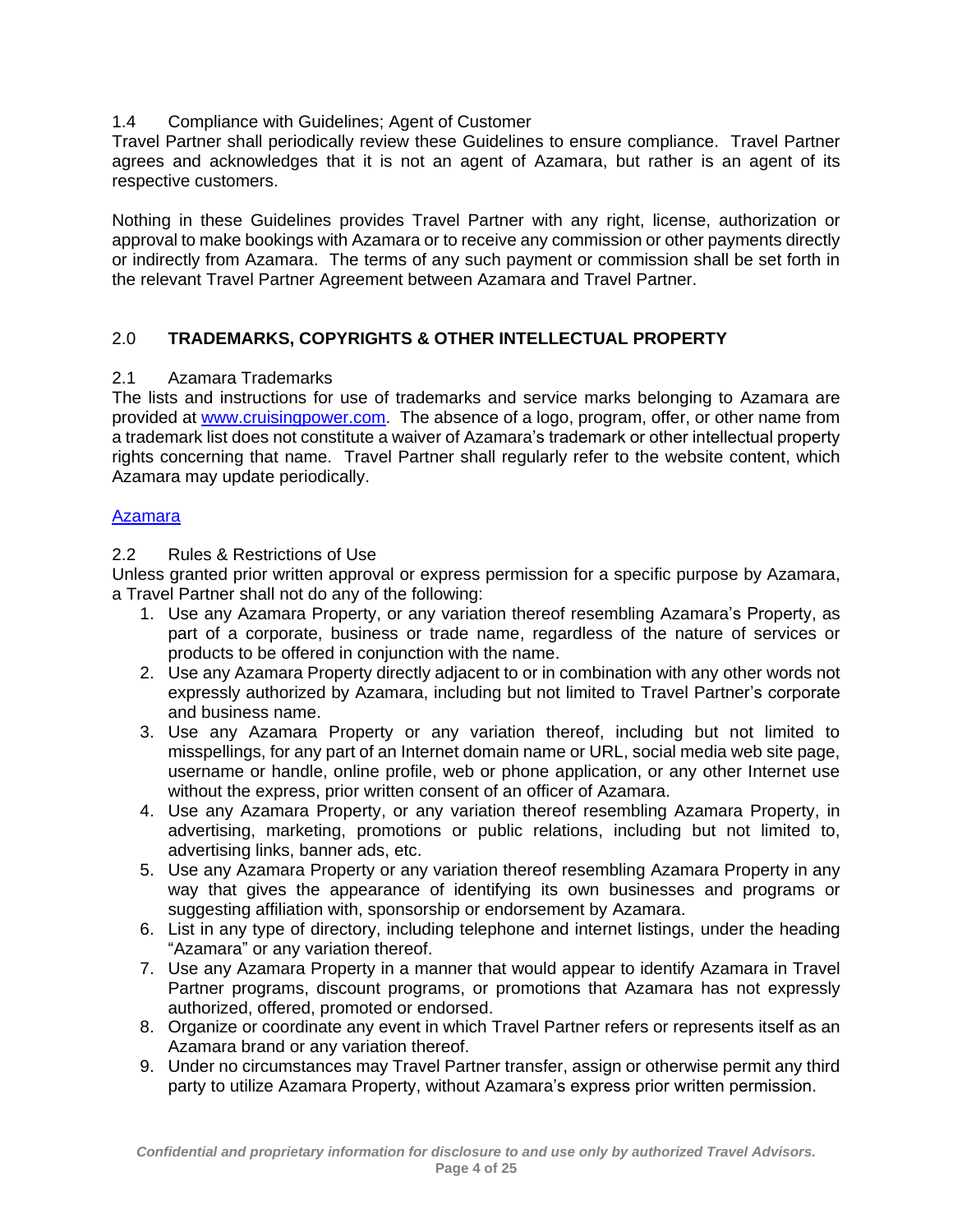10. Use or create any advertising materials, including web site pages, that incorporate the Azamara Property or recreate the look and feel of Azamara, such that a consumer may believe the advertising or web page is hosted by or affiliated with Azamara. A disclaimer stating that the web page is not affiliated with Azamara does not satisfy this requirement.

In addition, Travel Agency shall comply with the following:

- 1. To the extent that Azamara permits Travel Partner to use any Azamara Property, Travel Partner may only use that portion of Azamara Property, in only the manner authorized by Azamara, and solely to promote Azamara's products and the sale of its cruises. For clarity, the Azamara Property may not be used to promote the travel or cruise industry generally.
- 2. On first use of any Azamara brand trademark in any publication, use the appropriate ® or SM symbol, as identified on the applicable trademark list. [Azamara](https://secure.cruisingpower.com/content/PDF/az_Trademark_081910.pdf)
- 3. Travel Partner may not act in any way that might, as determined by Azamara's sole discretion, impair, infringe or dilute any part of Azamara's right and title in Azamara Property or its right to use Azamara Property.
- 4. Travel Partner may not at any time do or cause to be done any act contesting any of Azamara's rights in Azamara Property.
- 5. Travel Partner is not permitted in any manner to represent or to give the impression, including by virtue of domain name registration, that it has any ownership rights in Azamara Property or that it is affiliated with or sponsored by Azamara (other than as may be expressly set forth in the underlying Travel Partner Agreement).
- 6. Travel Partner acknowledges that the use of Azamara Property does not grant Travel Partner any right, title or interest in or to Azamara Property, including any goodwill therefrom, and does not prevent Azamara from using and/or registering Azamara Property for goods and services for which Azamara has any current or potential interest.
- 7. All use of Azamara Property by Travel Partner shall be for the sole benefit of Azamara.
- 8. Travel Partner is familiar with Azamara Property and is not permitted to file or register for any of Azamara Property, including names, tag lines, slogans, trademarks, logos, designs, domain names, imagery, or copyrighted material substantially similar to Azamara Property.
- 9. Any consent given by Azamara to use Azamara Property may be withdrawn by Azamara in its sole discretion at any time.
- 10. At any time upon Azamara's request or upon termination of the underlying Travel Partner Agreement, and at all times thereafter, Travel Partner will immediately stop using Azamara Property in every way and will deliver to Azamara or destroy, at Azamara's option, all material provided to Travel Partner on which Azamara Property appears.
- 11. Travel Partner hereby waives any rights that it may acquire by virtue of Travel Partner's use of Azamara Property and to any trademarks, names, slogans, domain names and imagery confusingly similar thereto.
- 12. Under no circumstances may Travel Partner offer or distribute to any other travel agency, Azamara's brand, products, inventory, pricing or any of Azamara Property, via Internet or other distribution system (including Global Distribution Systems, "GDS"), without Azamara's prior written consent. This restriction applies, without limitation, to any link or connectivity established by a third-party, with or through any of Travel Partner's web sites or GDS, that provides any other Travel Partner access to Azamara products, pricing or inventory.
- 13. Any breach by Travel Partner of the foregoing Point 12 shall give rise to the immediate termination of the underlying Travel Partner Agreement at Azamara's discretion. Furthermore, Travel Partner shall immediately return any commissions paid by Azamara for bookings of this nature. In addition to any other remedies at law or in equity, Azamara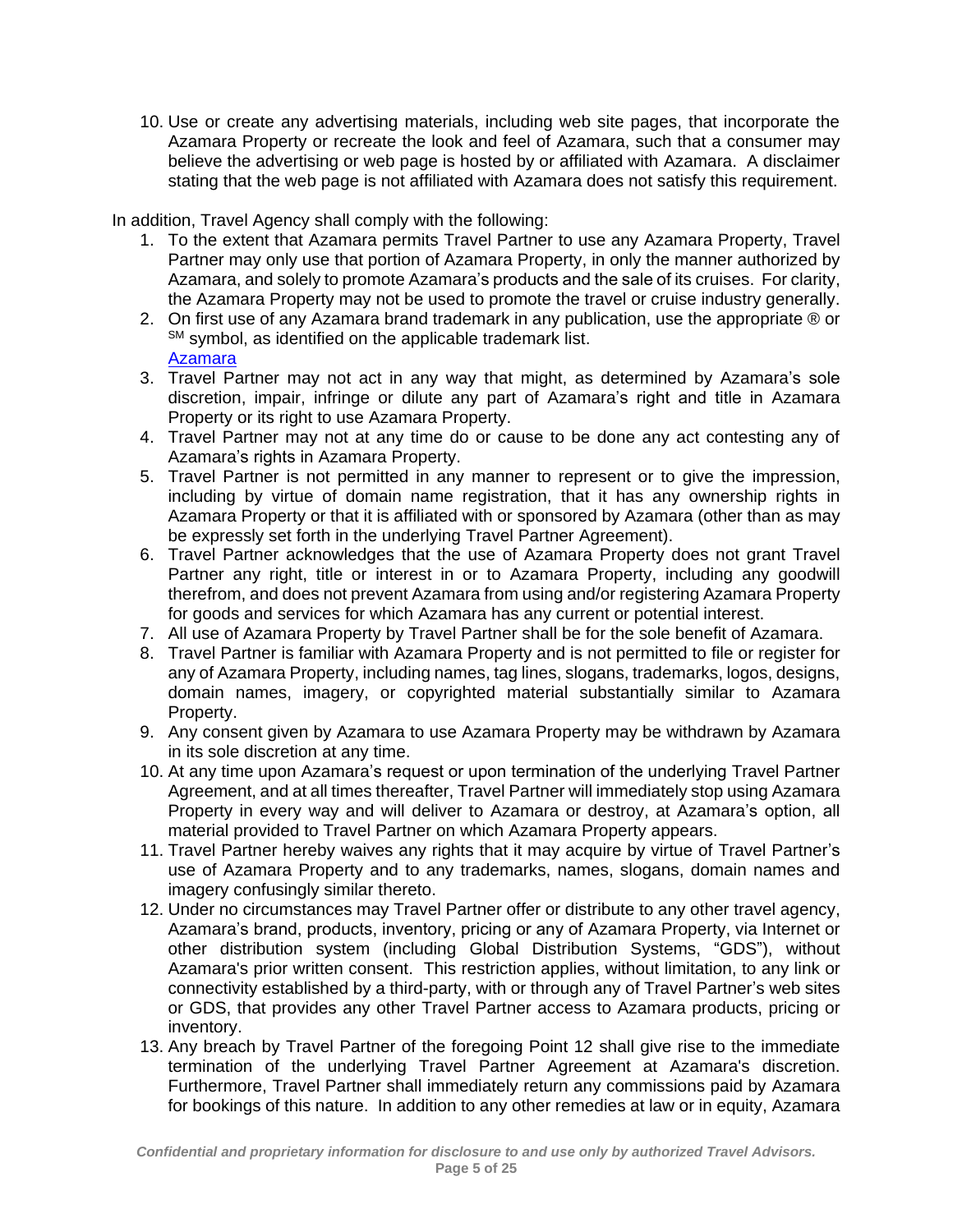<span id="page-5-0"></span>shall have the right to withhold and set-off any commission or any other payments due to Travel Partner against any payments of commissions paid for such unauthorized bookings.

# **3.0 SALES & PAYMENT**

# 3.1 Payment; Advanced Commission; Credit Cards; Refunds

Payment may be made by acceptable credit card, travel agency check or CruisePay (web based electronic payment tool accessible via [www.cruisingpower.com\)](http://www.cruisingpower.com/). Final payments made by travel agency check or CruisePay (Electronic Funds Transfer) should be made net of the applicable commissions. Payments made by check should be sent via regular mail to Azamara, PO Box 025511, Miami, Florida 33102-5511, or via express mail Azamara, 1050 Caribbean Way, Miami, Florida 33132, Attention: Cash Processing Department.

Payments by credit card must be for the gross purchase price. When the gross purchase price is commissionable and has been collected by Azamara via credit card payment, the commissionable amounts collected above the net amount due for the reservation (gross purchase price less travel agent commission on the commissionable portion) will be advanced to Travel Partner as a check or electronic deposit via a third-party processor after Azamara's receipt of final payment. However, commission does not become due and payable (i.e., earned) until the associated booking, for which Azamara has been paid in full, has either sailed or been cancelled at a time when 100% cancellation charges have been levied and retained by Azamara (i.e., not refunded).

If commission was advanced by Azamara to Travel Partner for a booking which is later cancelled under circumstances where commission is not owed, or commission is not owed due to a violation of these Guidelines, Travel Partner shall immediately return the overpayment of commissions to Azamara. Azamara shall have the right to withhold and set-off any commission or any other payments due to Travel Partner to satisfy Travel Partner's obligations to Azamara.

In addition, under no circumstances will Azamara be obligated to pay commission on bookings unless they are genuine bookings made for the benefit of real people who are named on the booking and intending to travel. In the event that Azamara has reasonable grounds to suspect that this is not the case, Azamara has the right to cancel such bookings without any liability or obligation to pay commission for the same.

To the extent that Azamara believes, in its sole discretion, that Travel Partner's operations jeopardize its ability to fulfill its obligations to its customers or to Azamara, Azamara reserves the right to do the following: (i) put such Travel Partner on payment restriction, including but not limited to, "credit card only" or "cash only"; (ii) suspend bookings by such Travel Partner unless and until Travel Partner can provide adequate assurance to Azamara to the contrary; (iii) place the Travel Partner on "no book" status; (iv) withhold any and all commissions or co-op funds owed to Travel Partner to satisfy its obligations to Azamara; and (v) terminate the underlying Travel Partner agreement. The foregoing remedies are without prejudice to any other rights or remedies available to Azamara.

Travel Partner must adhere to the applicable credit card company's procedures for credit card transactions and collect proper authorizations from clients for all credit card charges). Travel Partner shall collect and provide to Azamara the following credit/debit card data from customers of Travel Partner who have booked a Cruise Line cruise: full name on the card, credit/debit card number and expiration date. In the event of a fraudulent or unauthorized credit card transaction through Travel Partner, such Travel Partner shall use reasonable efforts to assist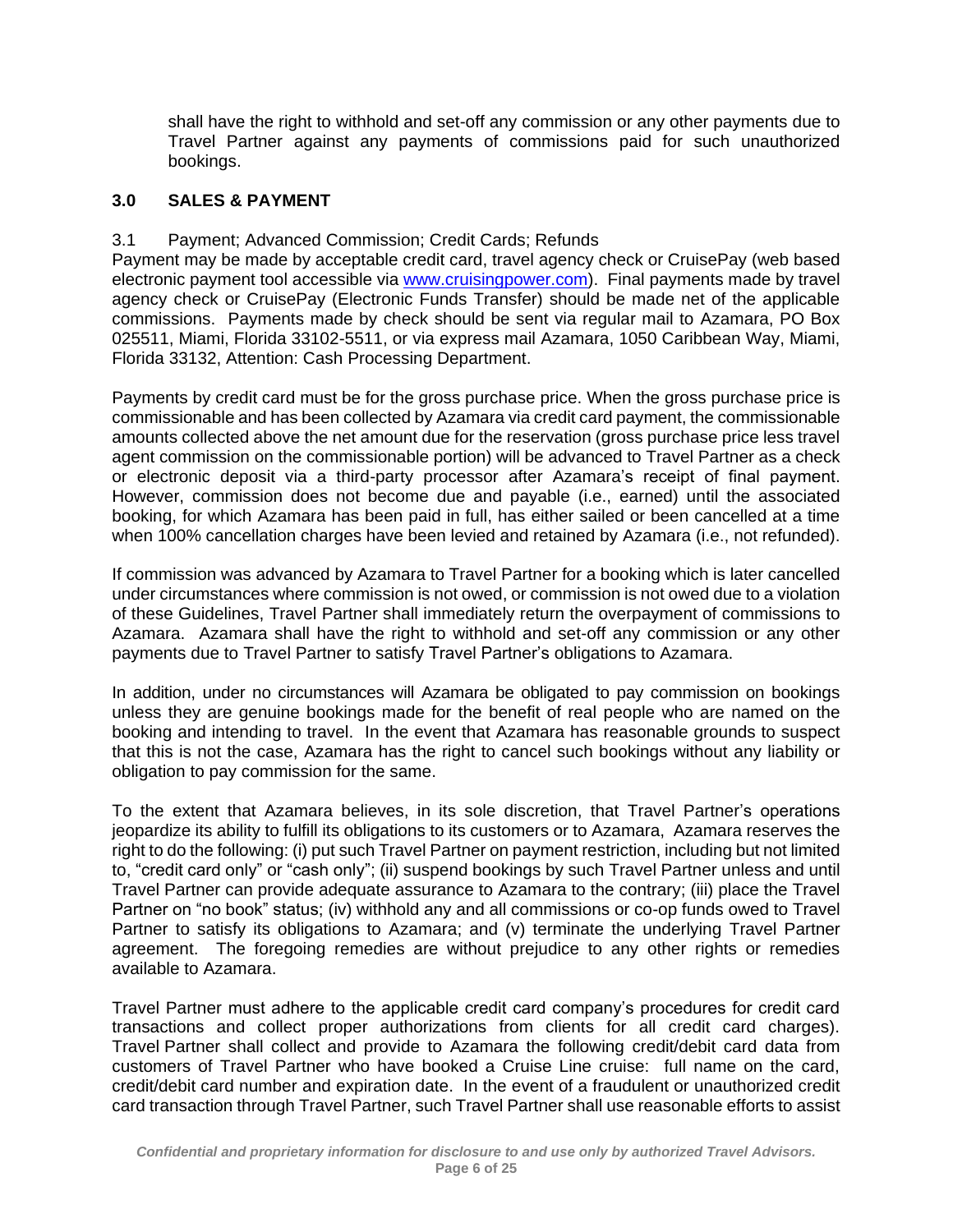Azamara in resolving any related dispute between Azamara, the applicable credit card company, or the credit card holder. Travel Partner shall be responsible for payment to Azamara of any amounts related thereto if: (i) such fraudulent or unauthorized transaction resulted from such Travel Partner's negligence or intentional misconduct; or (ii) the verification method followed by Travel Partner is insufficient for Azamara to successfully defend against the chargeback.

In the event that a guest is entitled to a refund, Azamara is only responsible for refunding that portion of the amount paid by the guest that was paid to and retained by Azamara less any applicable cancellation fees. Travel Partner is responsible for refunding all additional amounts received from the guest. If Azamara received payment via credit card and a refund is owed, Azamara's refund will be made to that credit card. If Azamara received payment from Travel Partner and a refund is owed, Azamara's refund will be provided back to that Travel Partner. All monies refunded by Azamara to Travel Partner for the benefit of a guest must be sent by Travel Partner to the guest within 14 days of Travel Partner's receipt and cannot be substituted by Travel Partner for any Travel Partner voucher, travel voucher, or any form of payment other than cash.

# 3.2 Price Protection/Best Price Guarantee

If Travel Partner finds a lower price prior to final payment, a Travel Partner or guest can submit the Best Price Guarantee form to request to have a lower cruise fare or a promotional offer advertised to the general public applied to your booking. A thorough explanation of Azamara's Best Price Guarantee Program for bookings is available at [https://www.azamara.com/plan/best](https://www.azamara.com/plan/best-price-guarantee)[price-guarantee.](https://www.azamara.com/plan/best-price-guarantee)

# 3.3 Pricing Accuracy

Azamara attempts to ensure the accuracy of the pricing reflected in its systems and the systems of approved distribution channels. However, in the event of a pricing error or omission, Azamara reserves the right to cancel or adjust the pricing of any reservation that is impacted by the error. In the event Azamara cancels such a reservation, a full refund will be made and cancellation penalties will not apply, unless an alternate resolution is required by applicable law.

# 3.4 Off Tariff Pricing

# A. Net Rates

Azamara's brands offer certain Off Tariff rate programs ("Net Rates") to Travel Partners (specifically tour operators) in instances where pricing will be marketed in a covert manner and an approved Sales & Marketing plan is in place. Net rates are non-commissionable and are available for "best available" lead category based on a discounted lowest available fare calculation. These rates are subject to change at Azamara's discretion, may not be available on all open voyages (specifically not available for holiday-related sailings), and are not combinable with any other promotions.

# 3.5 Stateroom Occupancy Requirements

Azamara may require that staterooms with the capacity to accommodate three or more guests be fully occupied. Azamara reserves the right to move guests to a comparable stateroom with the appropriate number of berths if (i) Travel Partner books a stateroom with fewer than the maximum number of guests that the stateroom can accommodate, or (ii) a guest cancellation occurs and the remaining number of guests do not match the maximum number of guests the stateroom can accommodate.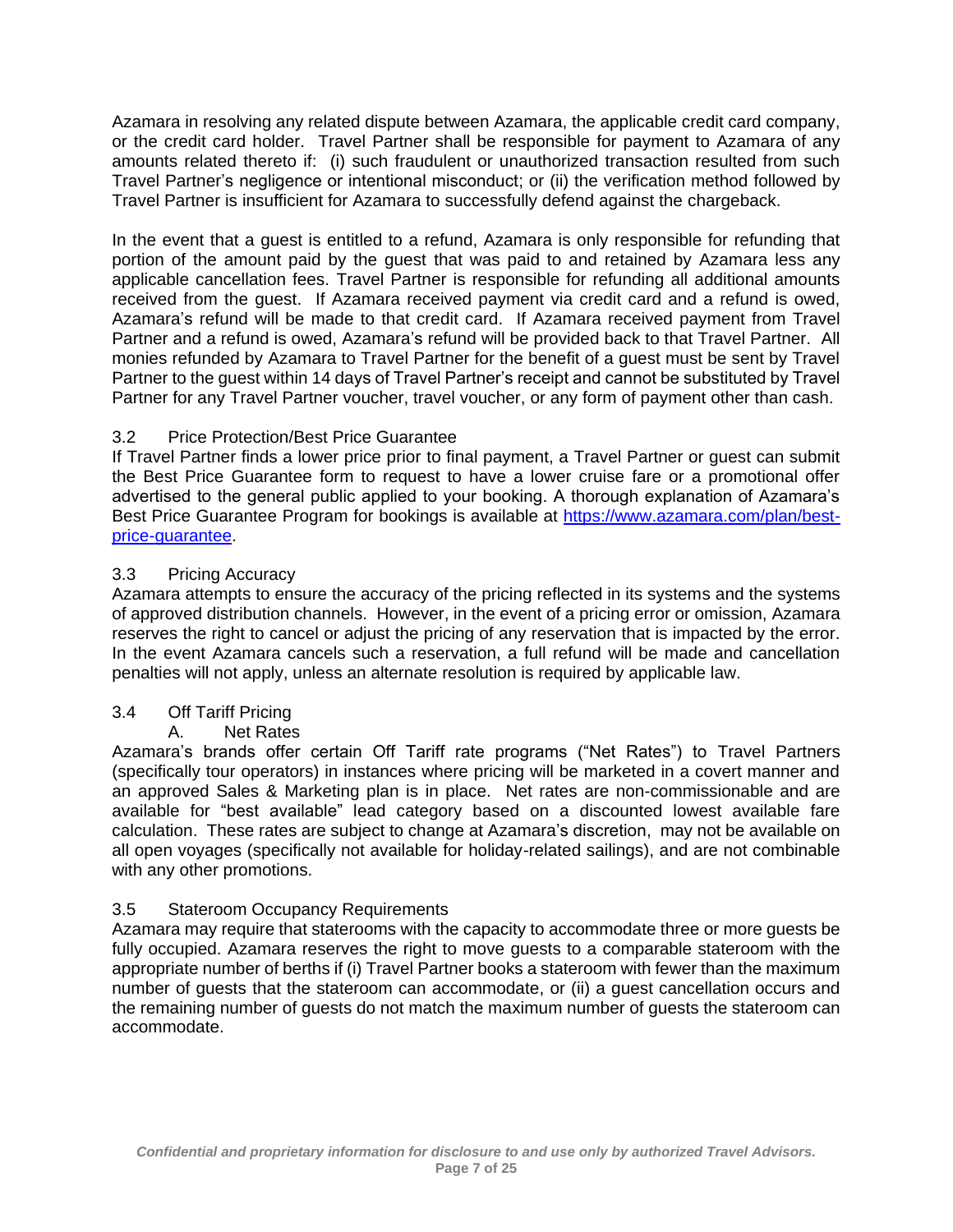### 3.6 Onboard Marketing Prohibition

While onboard Azamara's vessels, Travel Partner shall have no right to market future cruises to any guests who were not booked on that cruise by Travel Partner.

### 3.7 Transfer of Bookings (Effective February 18, 2021 for NEW bookings only)

A. Consumer to Travel Partner

Consumer direct bookings may be transferred to a Travel Partner of choice, up until 60 days from creation, if the request is made before the Final Payment due date and the booking is not paid in full. Azamara cannot accommodate a transfer if a booking has a ChoiceAir ticket and the transfer request involves a change in currency. If a direct guest would like to transfer a reservation to a Travel Partner, the Travel Partner Form [\(Azamara\)](https://secure.cruisingpower.com/content/en_US/PDF/2010_AZAMARATransferForm.pdf) must be completed and faxed back to the number on the form.

# B. Travel Partner to Travel Partner

In order to change an agency on a booking, written authorization must be obtained from the agency of record that is releasing the booking and a letter of acceptance written on the letterhead of the agency taking over the reservation must be submitted to Azamara.

# 3.8 Restricted Promotional Pricing

Travel Partner is responsible for ensuring compliance with the eligibility requirements of restricted promotional fares (for example Interline or similar promotions) for all reservations made with Azamara and shall at all times ensure that such fares are not knowingly offered or displayed to ineligible guests via any means, including through any internet or other distribution channel. If Travel Partner offers or displays restricted promotional fares to ineligible guests whether deliberately or due to the inability of any applicable distribution channel to prevent such display, then Azamara (i) may, at any time thereafter and in its sole discretion, remove such Travel Partner's access to such rates, and (ii) reserves the right to collect the difference between the fare paid and the lowest available fare for which the guest(s) are eligible by deducting the amount from any commissions owed to such Travel Partner under the applicable Travel Partner Agreement. Notwithstanding the foregoing, if an ineligible restricted promotional fare is offered or displayed as a result of a guest misrepresenting himself or herself to Travel Partner, Azamara will not take the action set forth in clauses (i) and (ii) above and will instead collect the fare difference directly from the guest.

### 3.9 Off-Selling

Travel Partner shall not "off sell" another vacation brand from a prospect generated by an advertisement which has been paid for via Azamara Cooperative "Co-op" media funds.

### 3.10 Travel Partner Code of Conduct

Azamara is pleased to offer its Travel Partners special reduced rates so they may experience first-hand Azamara's wonderful products and amenities, which are all delivered in an exceptional manner by our professional crew. However, as a condition of this opportunity, Travel Partners sailing under the reduced rate program must adhere to the following Travel Partner Code of Conduct.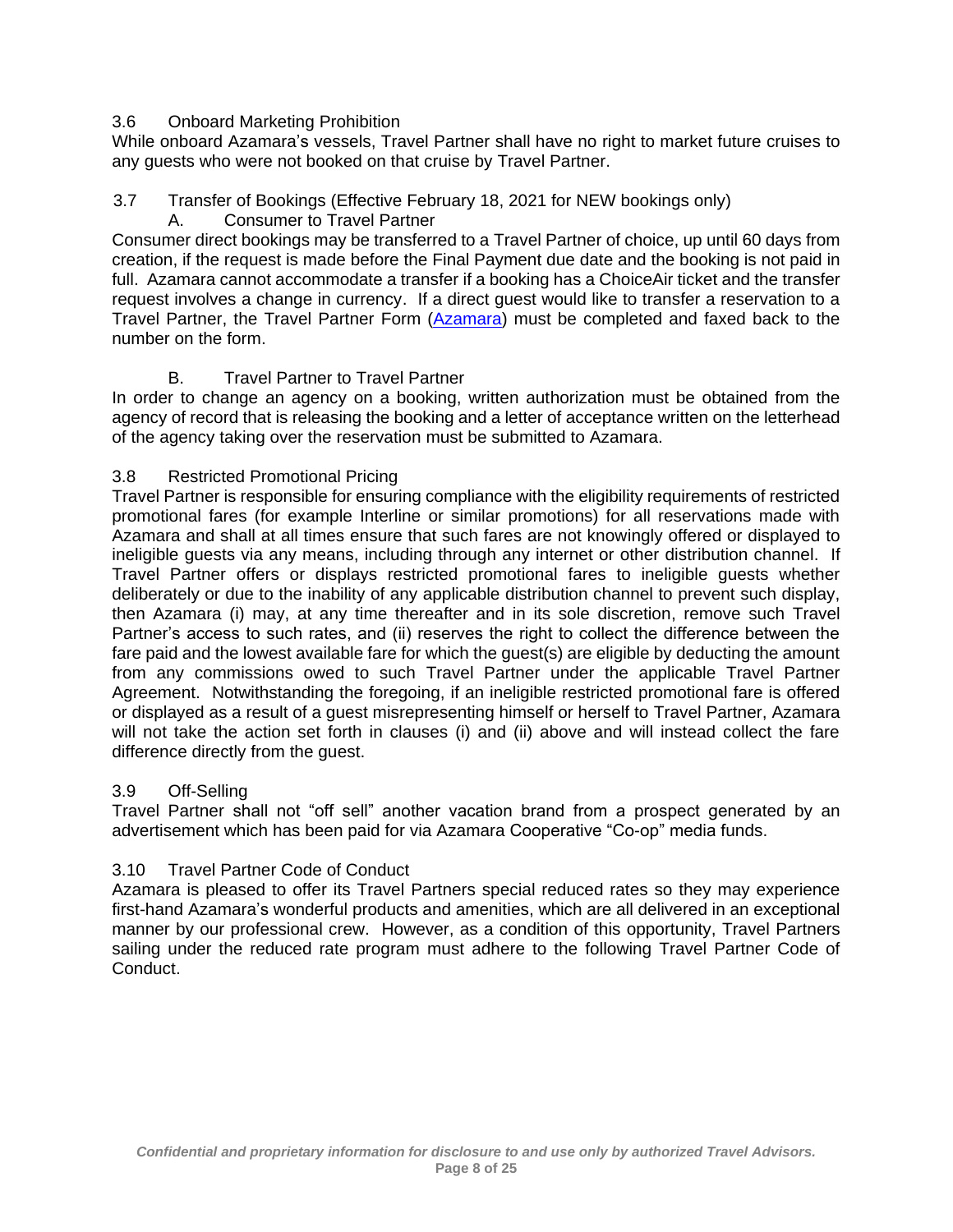<span id="page-8-0"></span>Travel Partner Code of Conduct:

- 1. Travel Partners sailing under the reduced rate program are prohibited from discussing their special rates with any other guests.
- 2. At all times during a cruise vacation, Travel Partners are prohibited from advertising and/or soliciting their professional travel services. This prohibition applies, regardless of whether or not the Travel Partner is sailing under a special pricing program or at the normal public rate.
- 3. All guests sailing, including Travel Partners, friends and/or family, are required to abide by the provisions of the Guest Health, Safety and Conduct Policy. The Guest Health, Safety and Conduct Policy helps ensure that all guests are able to participate in a safe and enjoyable cruise experience. It sets forth standards of conduct for guests to follow throughout their cruise vacation, including transfers to and from ships, inside terminals, while onboard, at ports-of-call, during shore excursions and at our private destinations. The Guest Health, Safety and Conduct Policy covers topics such as our COVID-19 related protocols, safety, security, guest/crew interaction, language or behavior that is inappropriately abusive or disruptive, smoking, prohibited items such as alcohol and drugs, parental responsibility, health, and environmental stewardship. Any guest, including Travel Partners, failing to abide by the Guest Health, Safety and Conduct Policy can face consequences including removal from a ship at the next port-of-call. The complete Guest Health, Safety and Conduct Policy can be reviewed on-line.

# 4.0 **ADVERTISING IN GENERAL**

### 4.1 Advertising Compliance

At all times, Travel Partner shall comply with this Section 4.0 ("Advertising In General"). Travel Partner's use of Azamara Property shall be solely for the purpose of promoting and selling Azamara cruises. Any exceptions must be formally approved in writing by Azamara.

### 4.2 Specifications & Current Logos for Advertising

The specifications and requirements for all advertising of the Azamara brands including the current Azamara brand logos are available from the image library located at [www.cruisingpower.com](http://www.cruisingpower.com/) (brand guidelines link).

### 4.3 Trademarks & Copyrighted Material

Travel Partner shall refer to Section 2.0 of these Guidelines with regard to the authorized use of Azamara brand trademarks and copyrighted materials.

### 4.4 Ship's Registry

Ship's registry information must always be included in all advertisements that references Azamara. If there are no specific ship references, then all of the registries that apply to Azamara vessels must be referenced. The current ship's registries applicable to the Azamara brand is as follows:

• Azamara: Ships' registry: Malta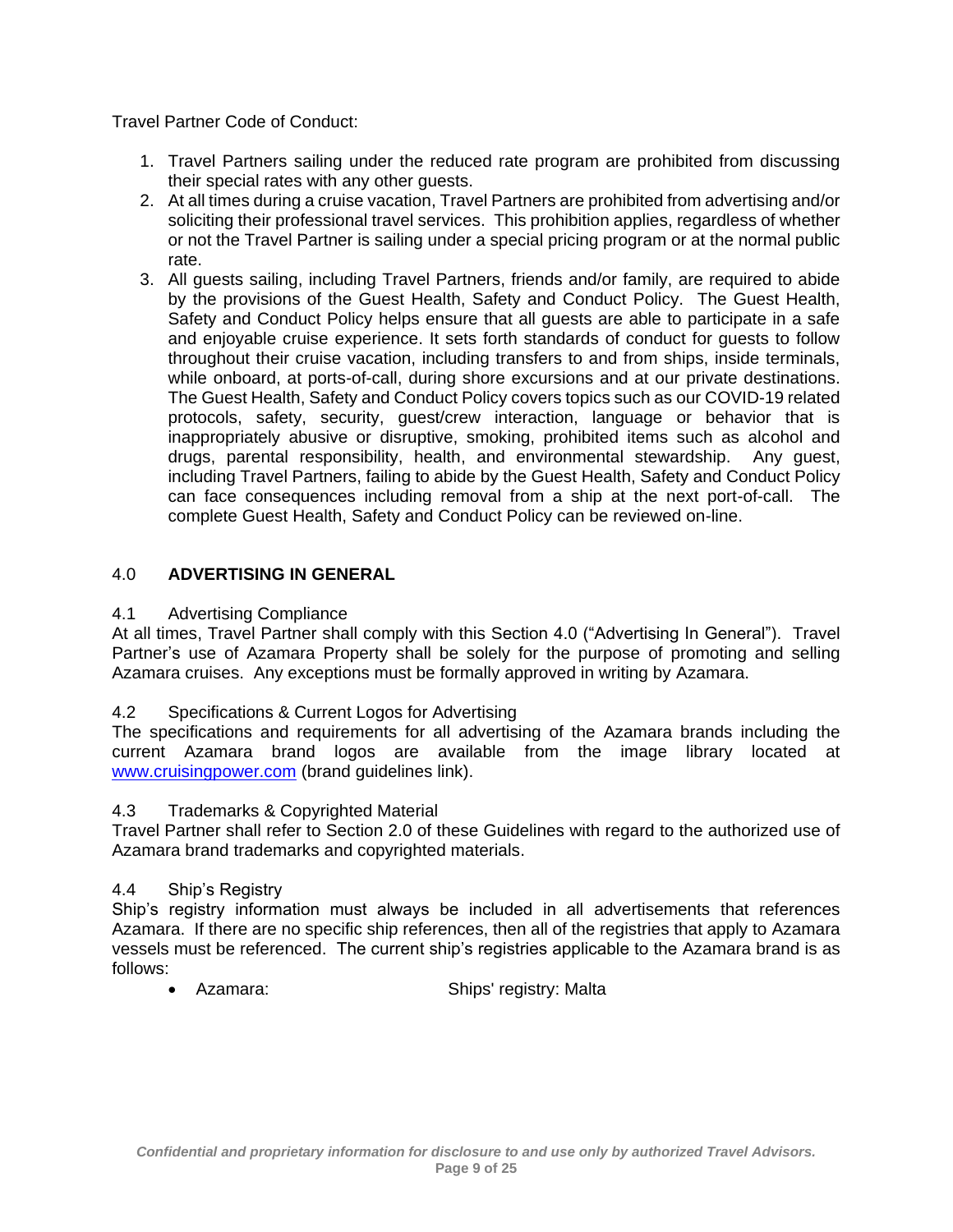# 4.5 Gift Certificates, Vouchers, Coupons & Promotional Offers

Travel Partner may create Travel Partner promotional offers, cruise and gift certificates, vouchers and coupons, and prior to publication or display, shall submit such items to Azamara for approval. If Azamara approves Travel Partner cruise certificate, the following shall apply:

- 1. The following statement shall be conspicuously placed on any cruise certificate and in a sufficiently large font size as approved by Azamara: *"IMPORTANT NOTICE: This Cruise Certificate has been issued by {Insert* Travel Partner *name} (the "Travel Agent"), a licensed seller of travel, and may be distributed only to an individual who will personally redeem it for a cruise with Azamara (the "Recipient"). The Cruise Certificate may not be transferred by either the Travel Agent or Recipient to another individual or entity or be used for any other purpose. Azamara reserves the right to reject any cruise certificate that has not been expressly authorized by Azamara. {*Travel Partner *name} is neither affiliated with nor an agent of Azamara and is therefore solely responsible for this offer."*
- 2. Cruise Certificates, promotional offers, gift certificates, vouchers and coupons shall at all times comply with Section 2.0 of these Guidelines.
- 3. Cruise Certificates must be made available to consumers prior to purchase.
- 4. Azamara reserves the right to demand cancellation of any Cruise Certificate program, which fails to comply with these Guidelines or for which Travel Partner fails to meet a minimal standard of customer service.
- 5. Azamara approval of any Travel Partner program shall not be considered an endorsement of such program or any information contained therein or an opinion by Azamara that Travel Partner's program is in compliance with applicable law, rules, or regulations or does not infringe or violate any third-party rights.

### 4.6 Contests or Sweepstakes

Travel Partner shall have no right to use Azamara Property, including images, logos and trademarks, in any sweepstakes or contest ("Travel Partner Promotion") without the express prior written authorization of Azamara. Sweepstakes approved by Azamara shall stipulate the following: *(*Travel Partner *name) is the Sponsor of this <sweepstake/contest>, is neither affiliated with nor an agent of Azamara and is therefore solely responsible for all aspects of this promotion.*

If Azamara approves Travel Partner Promotion, the following shall apply:

- 1. Travel Partner created sweepstakes shall clearly indicate that the promotion is provided by Travel Partner and is not endorsed or sponsored by Azamara;
- 2. The foregoing statement shall be conspicuously stipulated in the promotional rules and in a sufficiently large font size as approved by Azamara;
- 3. Promotions shall at all times comply with Section 2.0 of these Guidelines;
- 4. Promotional Rules must be made available to consumers prior to entry or purchase;
- 5. Azamara reserves the right to demand cancellation of any Travel Partner Promotion that fails to meet its guidelines and requirements; and
- 6. Azamara approval of any Travel Partner Promotion shall not be considered an endorsement of Travel Partner Promotion or any information contained therein or an opinion by Azamara that Travel Partner Promotion is in compliance with applicable law, rules or regulations or does not infringe or violate any third-party rights.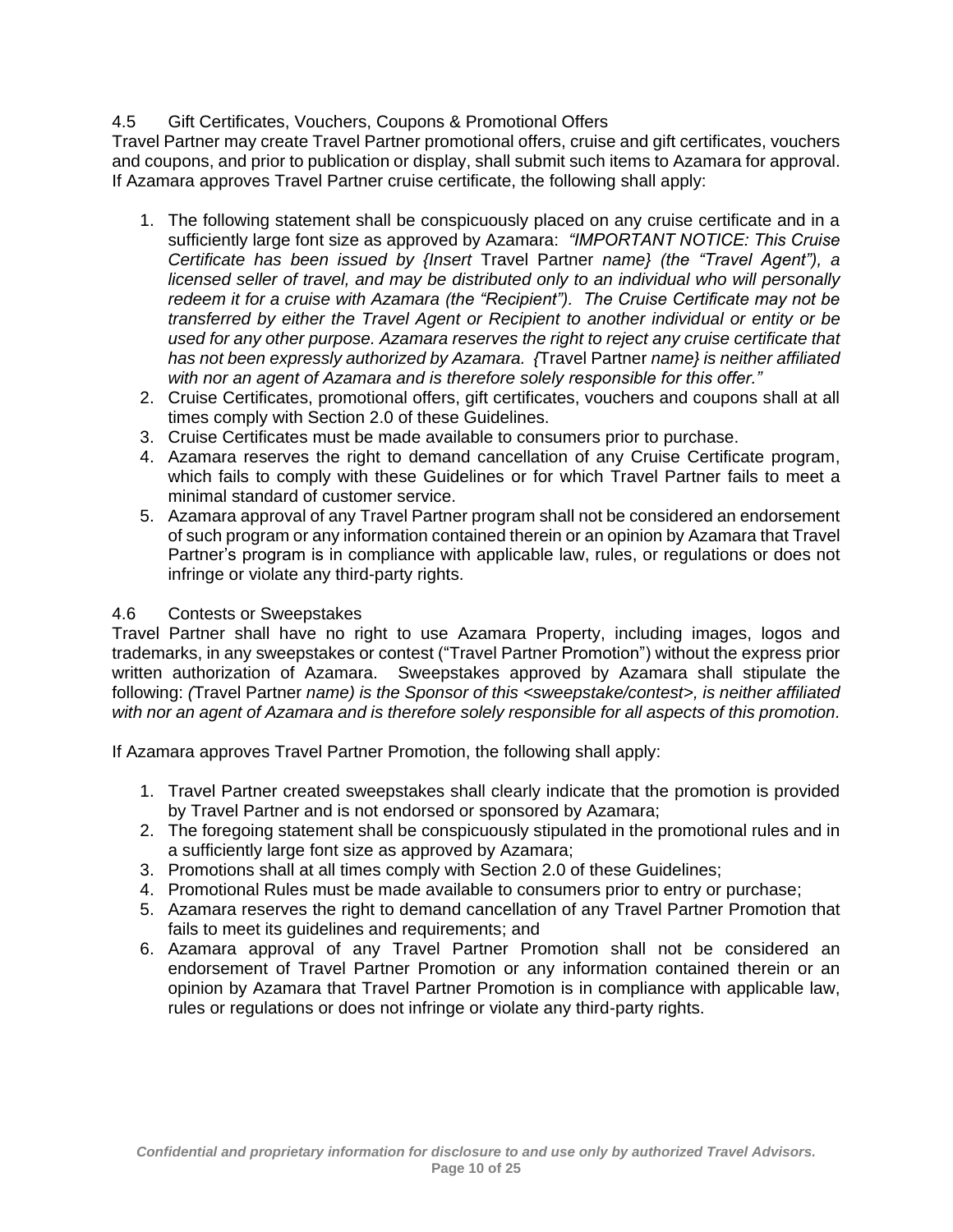# <span id="page-10-0"></span>4.7 Auctions/ Discount Clubs/Clearinghouses

Without the prior written approval of Azamara ("Cruise Line"), no Travel Partner shall advertise, market, promote or sell a Cruise Line's cruises or other services or products: (i) in any online or live auction (including but not limited to eBay, Craigslist or any similar web based Highest/lowest bidding venue); (ii) on any member's only website, discount club, cruise quote service or clearinghouse which prohibits or purports to prohibit disclosure to the Cruise Line of the prices being quoted to the consumer or which does not provide full transparency to the Cruise Line of the rates and offers being provided with respect to that Cruise Line's cruises or other products or services.

### 4.8 Special Events

Any Travel Partner coordinating events shall not, under any circumstances, represent themself as or affiliated with Azamara.

### 4.9 Travel Agent Guide

Azamara provides an annual publication of a Travel Agent Guide ("TAG"), which is a comprehensive collection of brochures and collateral pieces with tips and information for agents to sell Azamara vacations. The publication is provided complimentary to Travel Partners. Azamara shall not tolerate any effort by Travel Partner or any third-party to sell or auction the TAG or any other form of Azamara promotional material for a profit.

### 4.10 Flyers, Emails and Other Promotional Materials

From time to time Azamara may provide collateral pieces such as flyers or html images for Travel Partner's use in promoting Azamara vacations. Unless expressly stated otherwise by Azamara, these materials shall be distributed in their original form, and Azamara does not authorize Travel Partner to modify or otherwise alter such materials, extract, or copy any such materials, photographs, images, or content in whole or in part.

### 5.0 **REBATING AND ADVERTISING PRICING GUIDELINES**

5.1 Rebating and Advertising Pricing Guidelines – Scope and Definitions

Travel Partner will at all times comply with the requirements of this Section 5.0 ("Rebating and Advertising Pricing Guidelines").

**Scope**: These Rebating and Advertising Pricing Guidelines apply to advertising or marketing of Azamara Cruises or Covered Services through any medium, including without limitation any newspaper, direct mail, magazine, catalogue, flyer, TV, radio, e-mail, telephone, facsimile, and all Internet vehicles such as search engines, booking engines, websites, pop-ups and banner ads.

**Definitions**: As used in this Section 5.0, the following terms shall have the meanings ascribed to them below:

"*Azamara Cruises*" means any cruises on a vessel operating under the Azamara brand but excluding: (a) berths sold to a purchaser under a whole vessel accommodation purchase and resale agreement; or (b) berths sold to a purchaser for resale under a resale group agreement.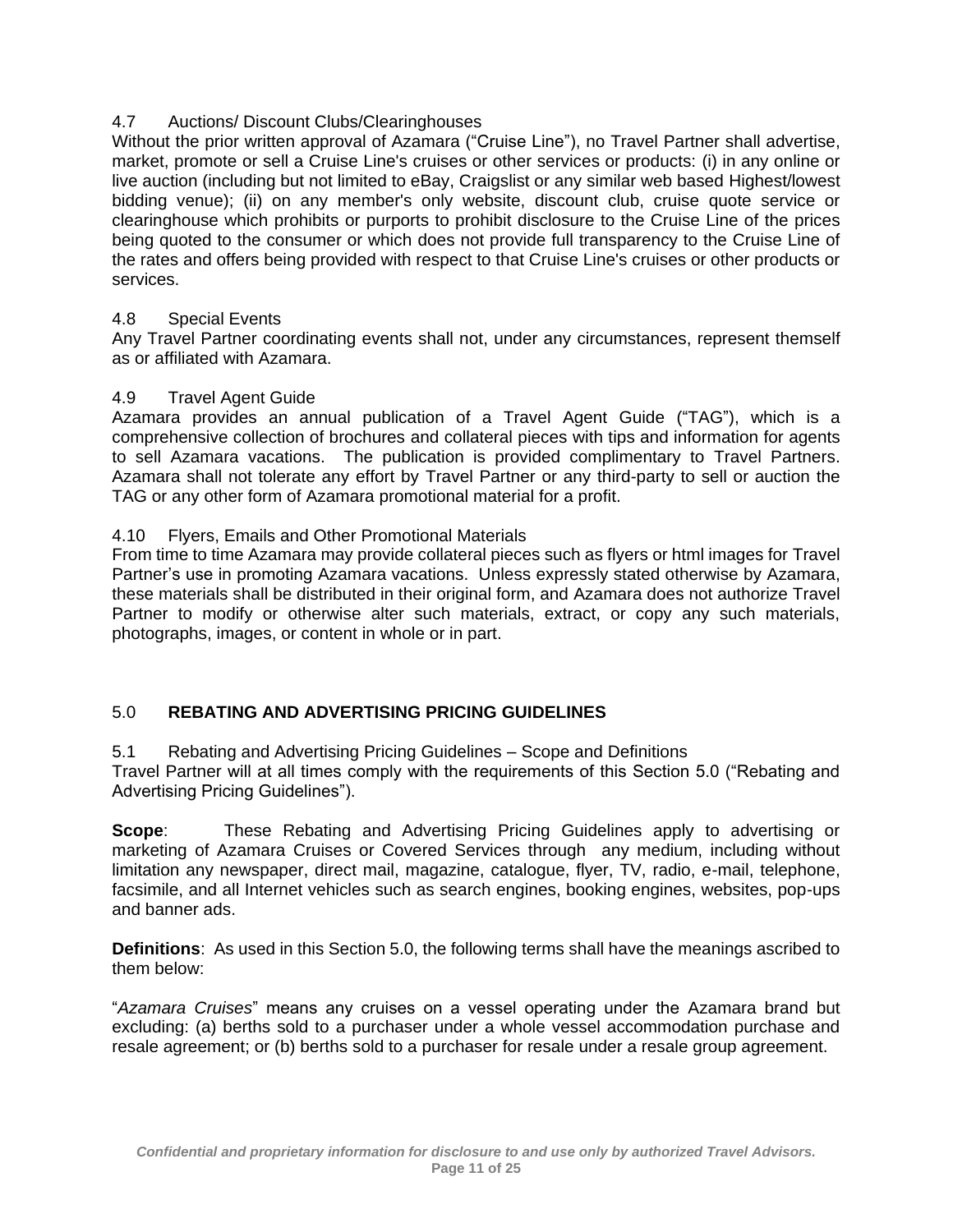"*Covered Services*" means any product or service other than cruises offered or sold by Azamara, including CruiseCare travel protection, shore excursions, beverage packages, pre/post hotel stays, and Cruisetours.

"*NCCF*" means that portion of the cruise fare for a Azamara Cruise on which the applicable Cruise Line does not pay a commission.

For Azamara Cruises, "*Floor Rates*" means:

- a. The lowest available fare provided by the applicable Cruise Line that is available to the general public for a specific berth on a Azamara Cruise;
- b. Rates provided by Azamara that are restricted to select guests, which meet specified criteria, and are offered in compliance with the terms of Section 3.8 of these Guidelines;
- c. Rates quoted by the applicable Cruise Line for group inventory ("Group Rates") but only bookings that are part of a Group that qualifies for the advertised rate may be advertised at the Group Rate; or
- d. Special Group Rates that have been established between the applicable Cruise Line and a particular Travel Partner for specific inventory at rates intended for advertisement to the general public. However, only the specific inventory that is subject to the Special Group Rate can be advertised at that Special Group Rate.

For Covered Services (except for CruiseCare), "*Floor Rates*" means:

- a. The lowest available price provided by the applicable Cruise Line that is available to the general public for a specific Covered Service; or
- b. Special bundled prices that have been established between the applicable Cruise Line and a particular Travel Partner for specific Covered Services to be offered to a group at prices intended for advertisement to the general public.

For CruiseCare, "*Approved Rates*" means the prices provided by the applicable Cruise Line that is available to the general public for CruiseCare.

"*Value-adds*" means any and all items of value offered or provided by a Travel Partner as an incentive or reward for the purchase of Azamara Cruises or Covered Services, but it does not include cash or cash equivalents which are prohibited under Azamara's rebate policy (as set forth in Subsection 5.2.1.)

Through the use of the applicable Cruise Line's Group Amenity Points ("G.A.P.") the Travel Partner may qualify for various amenities, such as onboard credits, champagne, chocolates, truffles and cocktail parties. Amenities obtained through the use of the G.A.P. will not be included in calculating the value of Value-adds offered by the Travel Partner.

A Tour Conductor credit allows the holder to obtain a berth on a covered cruise. The Tour Conductor credit does not cover any taxes and fees owed on that berth nor the NCCF due for that berth. Both must be paid by the Travel Partner or guest. Alternatively, the Travel Partner may apply the value of the Tour Conductor credit received (which again does not include taxes and fees or NCCF) against the cost of one or more of the other bookings on which the Tour Conductor credit is based but not on any other bookings.

### 5.2 Prohibited Discounting/Rebating Rule.

It is a violation of these Travel Agent Guidelines for a Travel Partner to: (i) sell any Azamara Cruises or Covered Services below the Floor Rates, regardless of whether such Azamara Cruises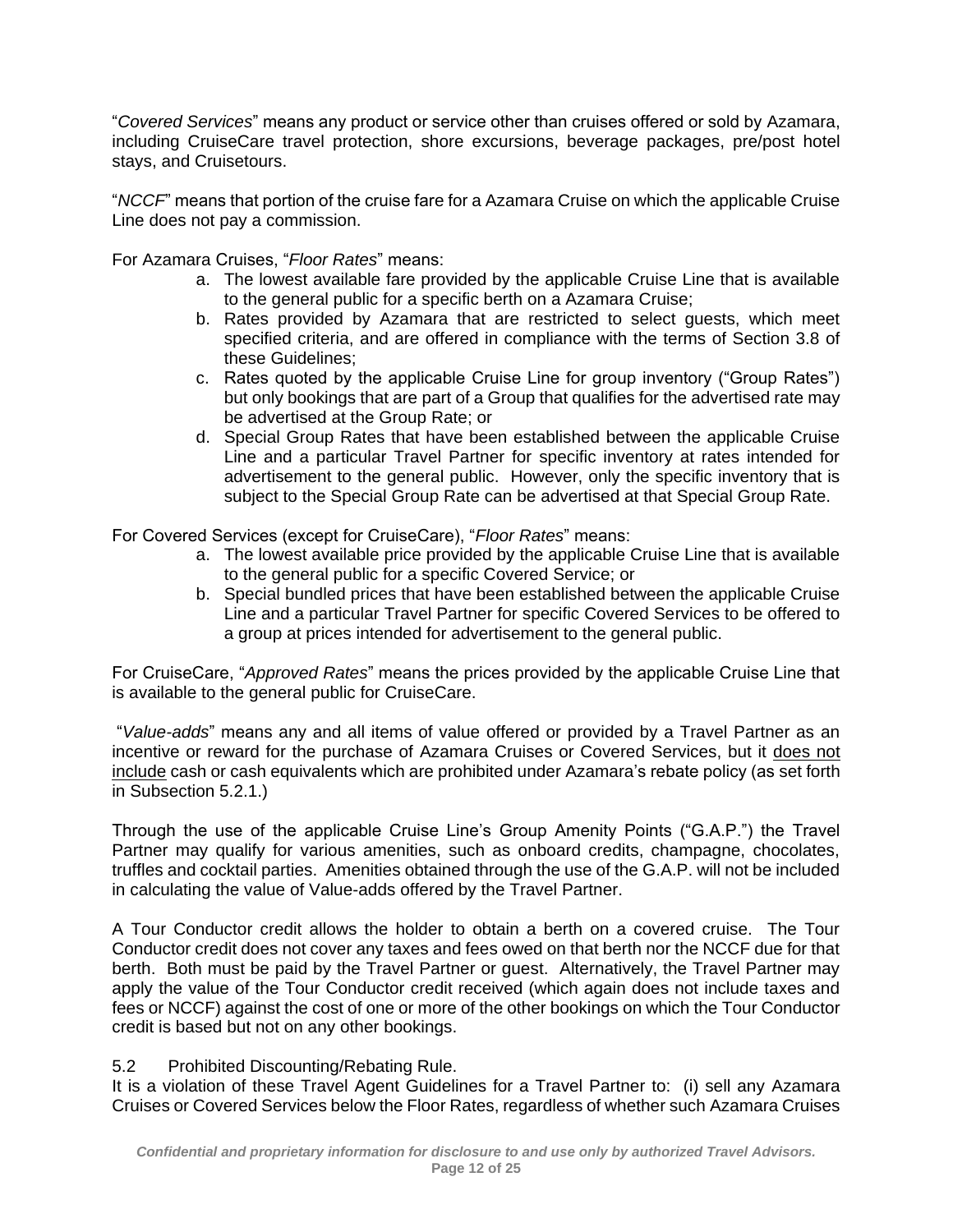or Covered Services were advertised or marketed at rates below the Floor Rates; or (ii) sell CruiseCare travel protection at any rate other than the Approved Rate.<sup>1</sup>

It is a further violation of these Travel Agent Guidelines for a Travel Partner to offer any form of rebate to the purchaser of Azamara Cruises or Covered Services, but excluding the rebates to the extent permitted as set forth in Subsections 5.2.1 and 5.2.2 below.

### 5.2.1 Prohibition Against Cash Rebates

Travel Partners may not offer:

- (a) any rebates in the form of cash, or cash equivalents, in connection with the purchase of any Azamara Cruises or Covered Services; or
- (b) any rebating or incentive programs pursuant to which the purchaser will receive something that can be converted to cash or currency (e.g., a \$50.00 USD check or traveler's check).

These are strictly prohibited unless the rebating or incentive program, and any and all programrelated materials, are pre-approved in writing by a Vice President of the applicable Cruise Line.

5.2.2 Limit on Non-Cash Rebates and Value-Adds

Value-adds are essentially a form of non-cash rebate. The following summarizes Azamara's policy regarding Value-adds:

(a) The total value, or perceived value to the customer, of all Value-adds combined cannot exceed ten percent (10%) of the cruise fare (including the NCCF);

(b) Although Value-adds in cash or cash equivalents are prohibited, gift cards and gift certificates may be used as Value-adds, so long as the total value of all Value-adds combined does not exceed the aforementioned 10%;

(c) Value-adds may not be offered in exchange for the purchase of CruiseCare, as no form of rebating is ever allowed in connection with CruiseCare; and

(d) The dollar amount, dollar value, or value as a percentage of the cruise fare of Value-adds, cannot be advertised or disclosed to the consumer with the exception of onboard credits.

Value-adds would include items purchased from Azamara under any onboard gifts, onboard credit or amenity funded by the Travel Partner.

Items funded by the applicable Cruise Line will not be counted toward the 10% limit on Value-Adds, e.g. incentive provided under a Cruise Line promotion (like "Create Your Own Sale"), any stateroom upgrades provided by Cruise Line, or amenities obtained by the Travel Partner using Group Amenities Plus (GAP) points.

<sup>1</sup> CruiseCare travel protection includes a regulated insurance product. The insurance carrier for CruiseCare does not permit any changes to the price of CruiseCare.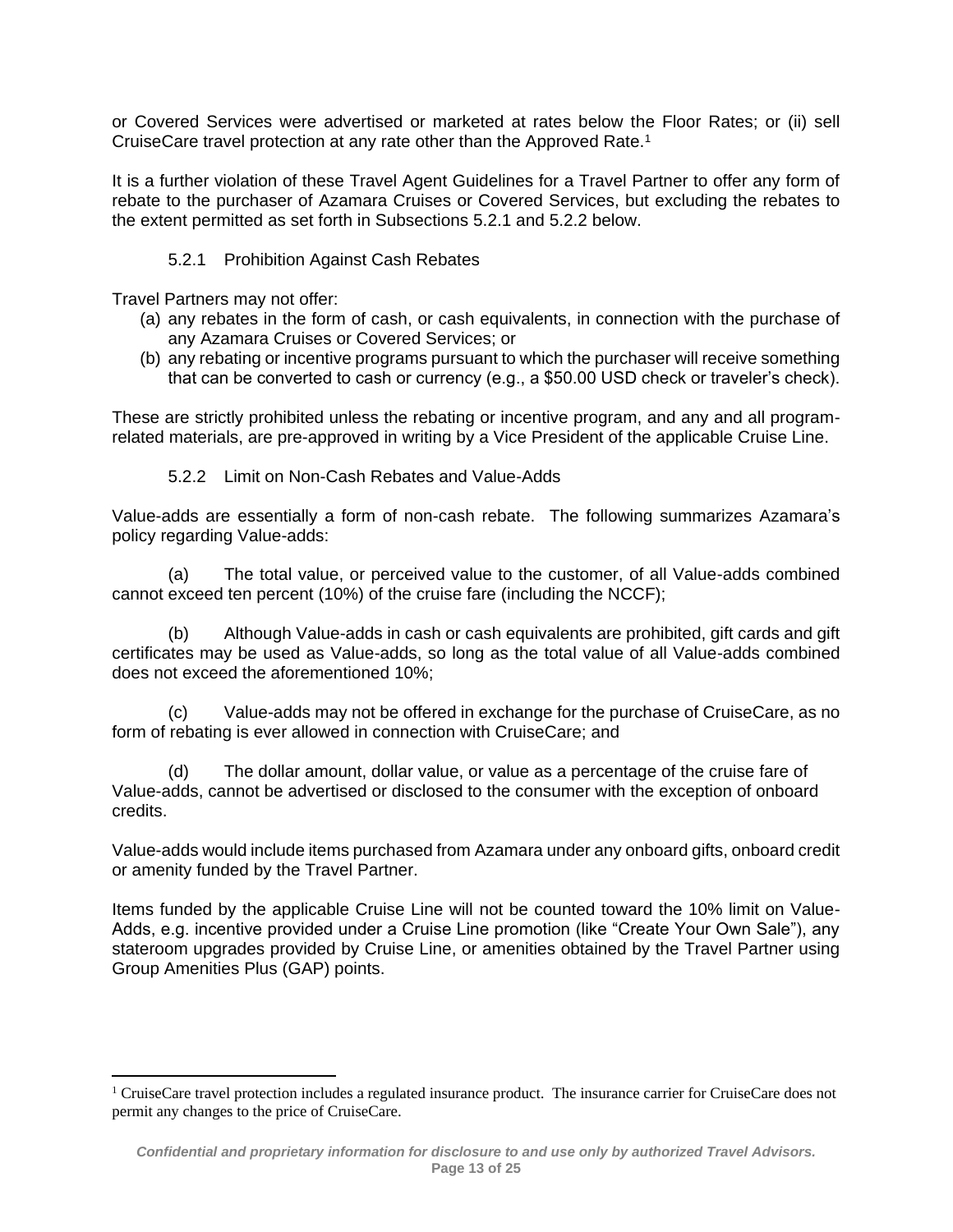5.3 Prohibitions Against Advertising/Marketing Prohibited Rebates or Value-Adds.

Travel Partner shall not market, promote and advertise in any media any cruise fare(s) for Azamara Cruises or prices for Covered Services that would violate the prohibitions set forth in Section 5.2 above.

In addition, Travel Partner shall not market, promote or advertise in any media any message that states, directly or indirectly, that Travel Partner will sell: (a) Azamara Cruises or Covered Services below Floor Rates; or (c) CruiseCare travel protection at any rate other than the Approved Rate. Examples include, but are not limited to, "we will beat any price" or "call us for additional discounts."

5.4 Complete Cruise Fare; NCCF; Taxes, Fees and Port Expenses.

It is a mandatory requirement of Azamara to advertise the complete cruise fare, consistent with the definition contained in the Passenger Ticket Contract. All cruise fares advertised, marketed, promoted or otherwise quoted to a consumer must: (a) include all applicable NCCF charges; and (b) must not disclose the existence of or separately state what portion of the cruise fare is NCCF. Only taxes, fees, qualifying port expenses, and fuel supplement surcharges may be listed separately. No reference may be made to NCCFs or "port charges" (or anything similar thereto) in Travel Partner's advertising or pricing statements.

Taxes, Fees and Port Expenses may include: (a) any and all fees, charges, tolls and taxes imposed by U.S. and/or foreign governmental, quasi-governmental authorities or entities, including, but not limited to, Customs fees, head taxes, Panama Canal tolls, dockage fees, wharfage fees, inspection fees, air taxes or hotel VAT taxes incurred as part of a land tour, immigration and naturalization fees and Internal Revenue Service fees, whether assessed on a per passenger, per berth, per ton or per vessel basis as well as certain qualifying nongovernmental fees or charges. In the case of per ton or per vessel assessments, those assessments may be spread over the passenger capacity of the ship. Taxes, Fees and Port Expenses are subject to change and Azamara reserves the right to collect any increases in effect at the time of sailing even if the fare has already been paid in full. Under no circumstances shall a Travel Partner increase, decrease or modify the amount of taxes, fees and port expenses associated with any Azamara bookings.

When advertising cruise pricing for Azamara, Travel Partner shall display associated taxes, fees and port expenses as provided in this paragraph. The following are acceptable options:

- Taxes, fees, and port expenses can be included in the advertised cruise fare as one fully bundled price point.
- Disclose the full amount of taxes, fees, and port expenses immediately above, below, or to the side of the advertised cruise fare with the following verbiage: "Taxes, fees, and port expenses of \$\_\_\_\_\_ per person are additional."
- Disclose the full amount of taxes, fees, and port expenses immediately above, below, or to the side of the advertised cruise fare with the following verbiage: "Taxes, fees, and port expenses of up to  $\frac{1}{2}$  per person are additional."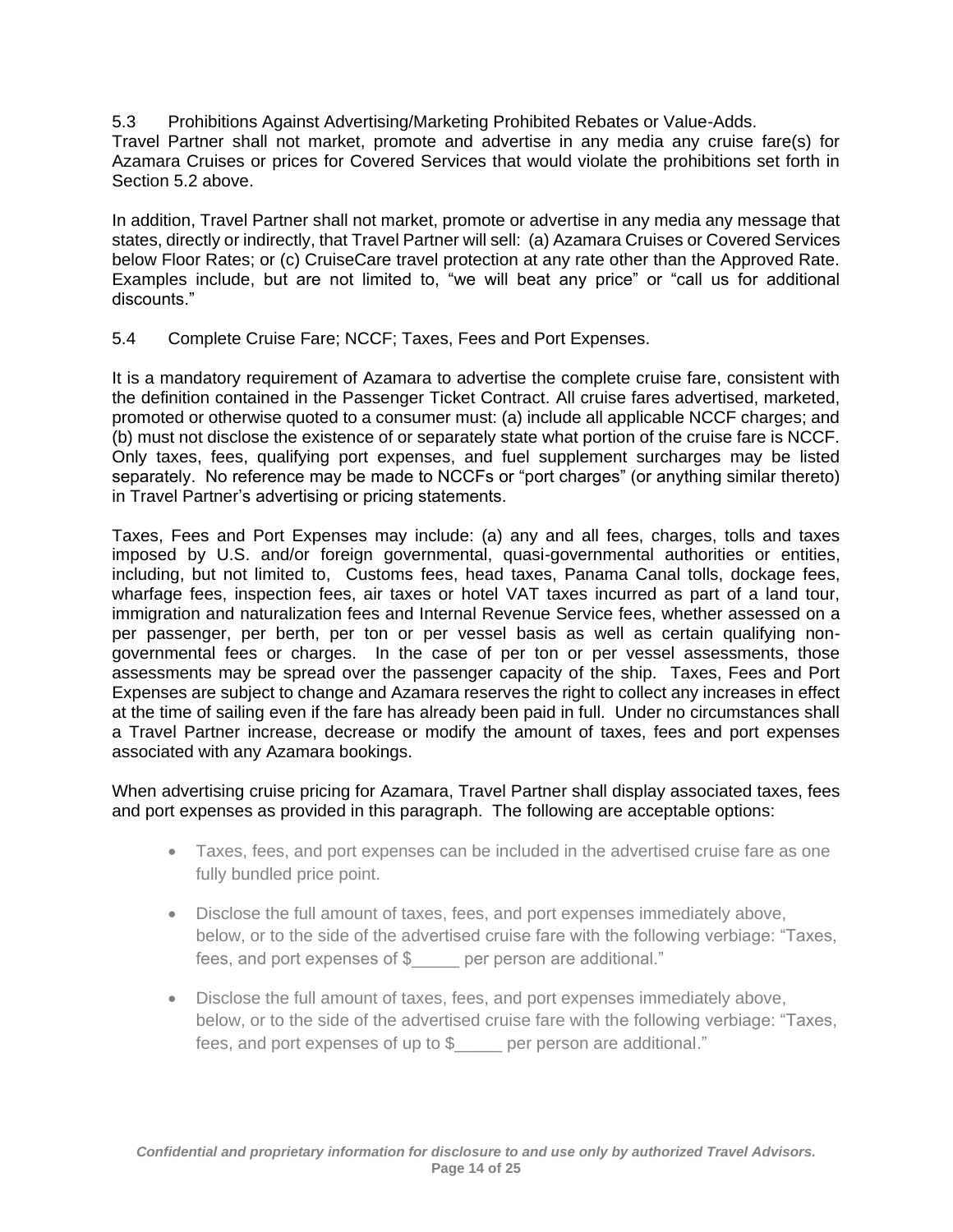• Disclose the full amount of taxes, fees, and port expenses immediately above, below, or to the side of the advertised cruise fare with the following verbiage: "Taxes, fees, and port expenses of between \$\_\_\_ and \$\_\_\_per person are additional."

# 5.5 Azamara Rates & Offers

Rates and offers promoted or advertised by Azamara Rates & Offers are based on availability and are subject to change at any time. Promotions and offers are applicable to new bookings only within the specified booking window or promotional period, unless otherwise noted with written authorization of Azamara.

### 5.6 Savings Certificate Program

Discounts off the cruise fare known as "Savings Certificate" program or "Dollars Off" discount, cannot be promoted as a direct reduction of the cruise fare. Travel Partner must advertise or promote the lowest available fare and expressly state the amount of the additional discount. For example, a cruise rate of \$999 with a \$200 Saving Certificate or Dollars Off discount must be advertised and promoted as costing \$999 with an additional \$200 savings. This discount cannot be promoted or advertised as \$799. The rates must match the lowest available fares as shown in the reservation system.

### 5.7 Onboard Credit Offers

Unless otherwise specified, all Onboard Credit offers are not redeemable for cash, and any unused amounts will expire at 10:00 p.m. on the last night of the cruise.

### 5.8 Non-Combinability Restrictions.

Agencies must adhere to any non-combinability restrictions, as stated in the terms and conditions of offers and promotions.

### 5.9 Cruise Certificates

Cruise certificates (strategic, perishable or future cruise certificates) issued by Azamara cannot be reused or sold to another party. Cruise certificates must be used by the specified expiration date. Other terms and conditions are also included on the cruise certificate.

### 5.10 Violations.

In the event of a violation of these Rebate and Advertising Pricing Guidelines related to one or more of the Cruise Lines, all of the Cruise Lines shall have the right to: (a) reduce or eliminate any cooperative advertising support that each would otherwise provide; (b) reduce or eliminate the commission to be paid on all cruises for each Cruise Line, or Covered Services, booked by the Travel Partner in violation of this Section 5.0 as well as any future bookings; (c) place the Travel Partner on "no book" status, as determined by the applicable Cruise Line. The foregoing remedies are without prejudice to any other right or remedy available to each Cruise Line.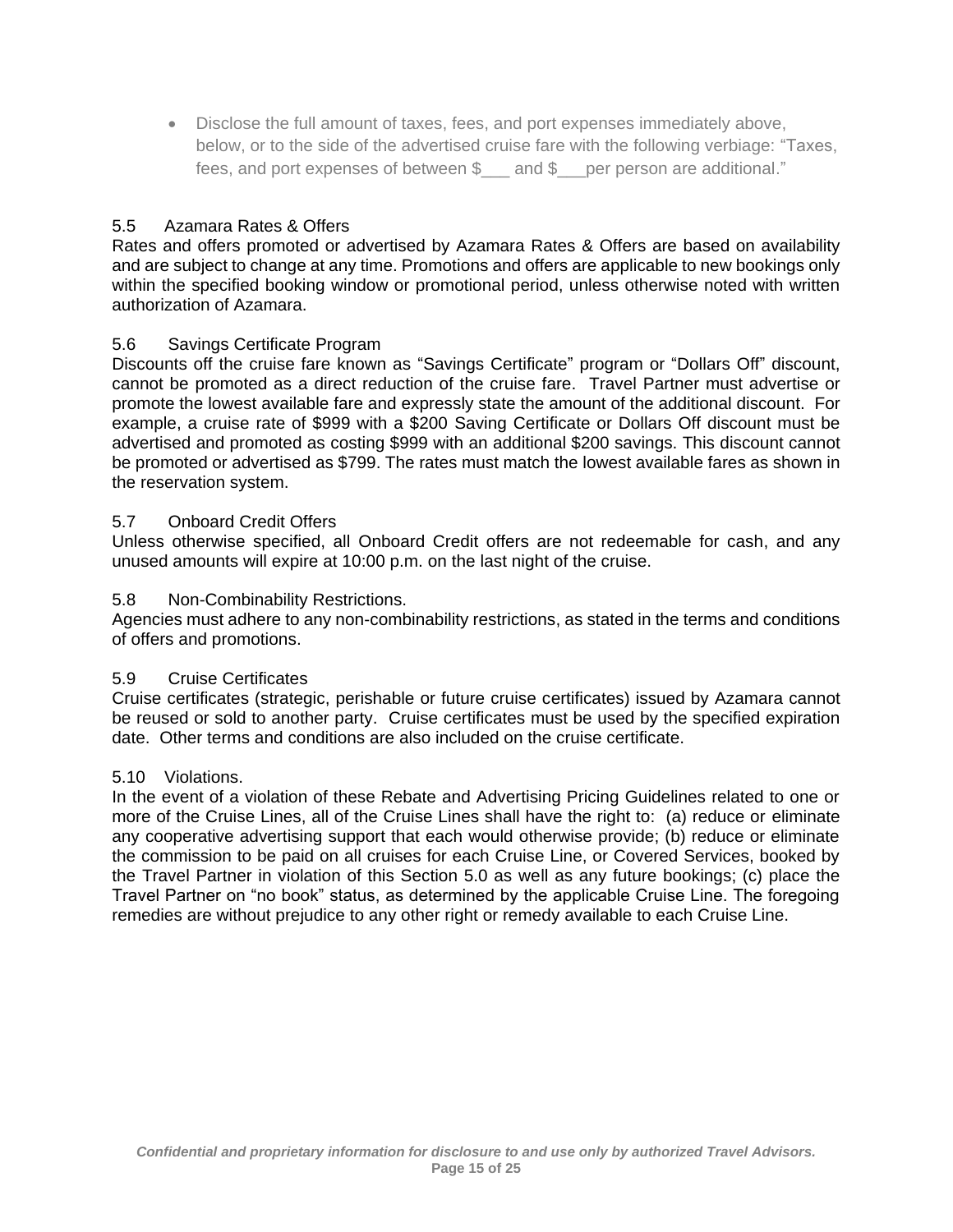# <span id="page-15-0"></span>6.0 **ONLINE ADVERTISING AND INTERNET GUIDELINES**

# 6.1 Purpose

The following guidelines apply to web sites, web pages and the use of the internet by a Travel Partner for marketing and displaying travel services.

# 6.2 Paid Search Guidelines

The Paid Search Guidelines apply to a Travel Partner that utilizes paid search advertising services like Google AdWords, Yahoo Search Marketing or Microsoft adCenter/Bing to send users directly to the Travel Partner's website or a third-party's website. Guidelines pertain to correct spelling and misspellings of Azamara's brand names, ship names and trademarks.

# 6.3 Paid Search Creative Execution

When using paid search services that incorporate Azamara brand names, ship names or other Azamara trademarks, the following applies:

- 1. Travel Partner cannot use the words "discount cruises" or "discounts" in paid search advertising copy. Words such as, "value", "deals", "savings" and "specials" are permitted;
- 2. Travel Partner cannot use any variation that connotes "% off" or "percentage off" unless:
	- a. The percentage included accurately represents percentage off discounts, then currently available through the respective Azamara brand's pricing; and
	- b. The eligible sailings are on the landing page, which is linked directly from the advertisement.
- 3. Travel Partner cannot use the words "Official Site" in paid search copy;
- 4. Travel Partner cannot use the name "Azamara.com," or any variation or derivative thereof in a paid search ad. If using keyword insertion and/or bidding on "Azamara," or similar term, you must add the ".com" as a negative term;
- 5. Travel Partner should align its price messages with the Cruise Line's corporate price messaging. For example, if Azamara is listing all prices on a per day per person basis, Azamara recommends that the Travel Partner do the same; and
- 6. Travel Partner cannot use the root URL of Azamara.com or Azamara.net in a display URL (i.e. in the final line of search copy). An example of an acceptable use is "websitename.com/azamara", but the following is not an acceptable use: "azamara.websitename.com".

# 6.4 Linking Destination

Linking destination ("Landing Pages") for online advertising, including email marketing, shall adhere to the following guidelines:

- 1. Must be a dedicated Azamara page;
- 2. Should not have any other cruise, vacation or travel company brand names, offers, itineraries or logos;
- 3. Should not sell competitor offers;
- 4. Must have the back button enabled;
- 5. Must have drop down menus that default to Azamara brand, offers, destinations, etc., if drop down menus or search widgets are used;
- 6. Must clearly indicate above the fold that the travel agent/agency is the web site owner or operator; and
- 7. Must not have a look and feel that is confusingly similar to the Azamara website.

# 6.5 Domain Names and URLS

Travel Partner shall not use, without the express prior written consent of the respective Azamara brand's Vice President of Sales, any Azamara property, or any derivative or variation thereof, in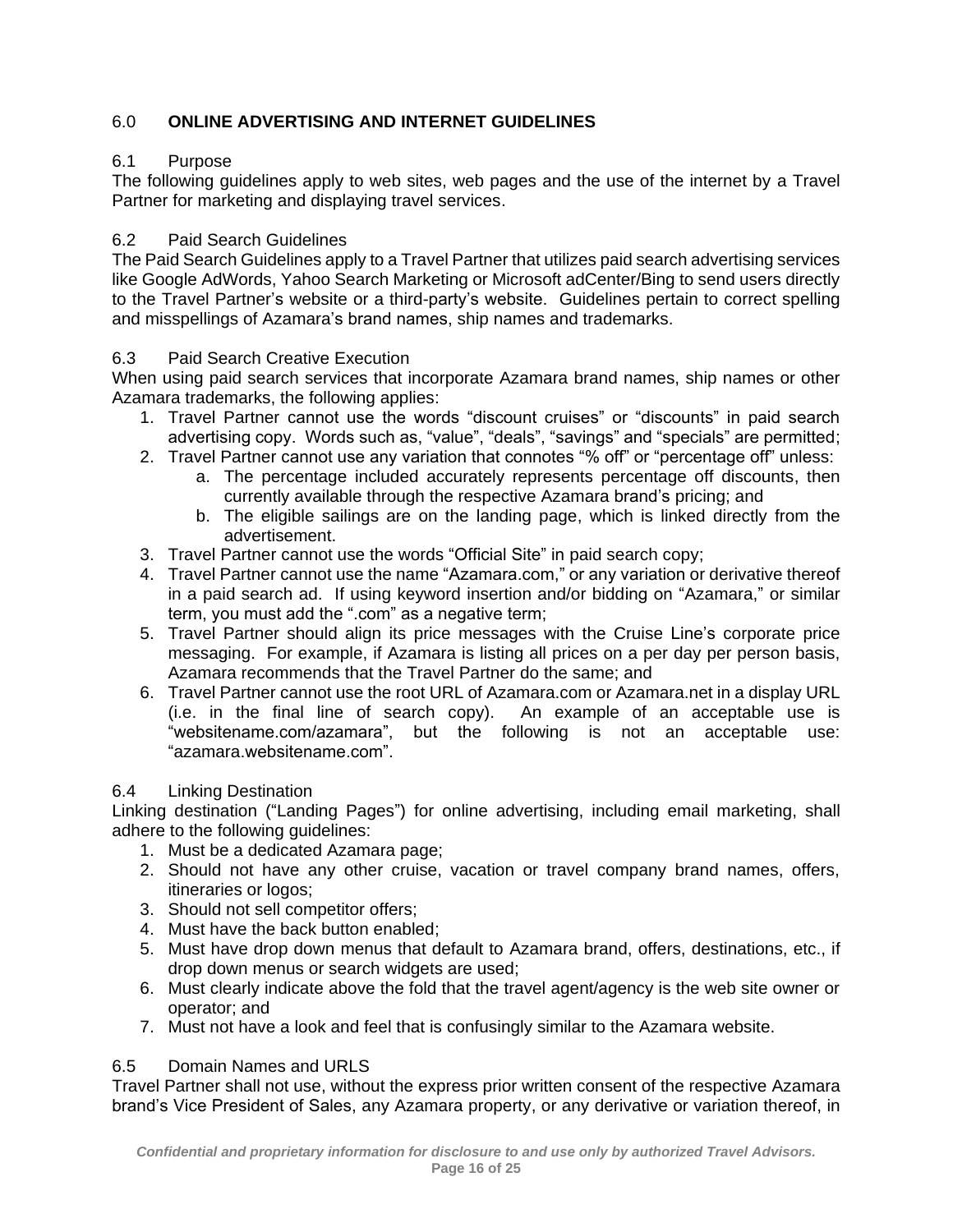a manner whereby any characters or symbols within such Azamara property are reversed, replaced or inserted ("Typos") in any part of a domain name, URL path or sub domain. In the event Travel Partner owns or controls a domain name that contains Azamara Property or any derivative thereof, including Typos, Travel Partner shall promptly assign all right, title and interest in the domain name to Azamara via a domain name register designated by Azamara. Travel Partner shall bear all costs and expenses, including any legal fees incurred by Azamara in this regard. Additionally, within ten (10) days of Azamara's request, Travel Partner shall produce a list of all domain names, sub domains and URLS, then owned by or under Travel Partner's control, which contain Azamara Property or any variation thereof, including Typos.

# 6.6 Search Engines

The following requirements shall apply to web sites and web content owned by or under the control of Travel Partner:

- 1. Meta data and title tags: A Travel Partner website shall under no circumstances pose itself, through use of key words in the meta data or title tags, as an "Official Azamara site" or in any manner suggest sponsorship or endorsement by Azamara. Travel Partner websites shall not utilize excessive repetition of Azamara Property or anything substantially similar to Azamara Property or Typos as keywords (keyword stuffing) within any meta data or site content for the purpose of skewing search results.
- 2. Deceptive redirects ("cloaking"): Travel Partner websites shall not present one type of page content to the search engine's to achieve rankings on an Azamara-related search, but then re-direct users to another page that contains different or unrelated content or content that is not in compliance with these Guidelines.
- 3. Hidden or Invisible Text: Travel Partner websites shall not place text on a page that is the same background color as the text or otherwise hide text, which contains Azamara Property, Typos, or anything substantially similar to Azamara Property. Travel Partner websites shall not use Typos as alternative text for images or in the <alt> html tag, which causes the text to be hidden from the viewer, but not hidden from search engine spiders.

# 6.7 Mobile Marketing Guidelines

Mobile web sites and advertisements must adhere to these Guidelines and to the following conditions:

- 1. The look, feel and name of mobile web sites, applications and tools that can be downloaded to a phone (games, maps, guides, video content, etc.), text, multimedia messaging services and mobile banner ads must not be confusingly similar to Azamara.com or any other company owned Azamara asset or application.
- 2. Travel Partner should not develop or launch any application with Azamara or a confusingly similar name in the title.
- 3. All mobile web sites, applications, messages and advertisements must clearly indicate that the travel agent/agency is the owner or operator.

### 6.8 Travel Partner Websites

Each web page in a Travel Partner website must clearly indicate that the Travel Partner is the website operator and display the Travel Partner name prominently on every page in the website. Should Travel Partner develop a website for any third-party private use, the third-party website user must be identified in the website consistent with the foregoing. Travel Partner is not authorized to make any statement, express or implied, that the website is an "Official Azamara site," that Travel Partner, or the party that Travel Partner developed a website for, is an official Azamara agency or that Azamara has associated with or endorsed Travel Partner or its website.

### 6.9 Website Content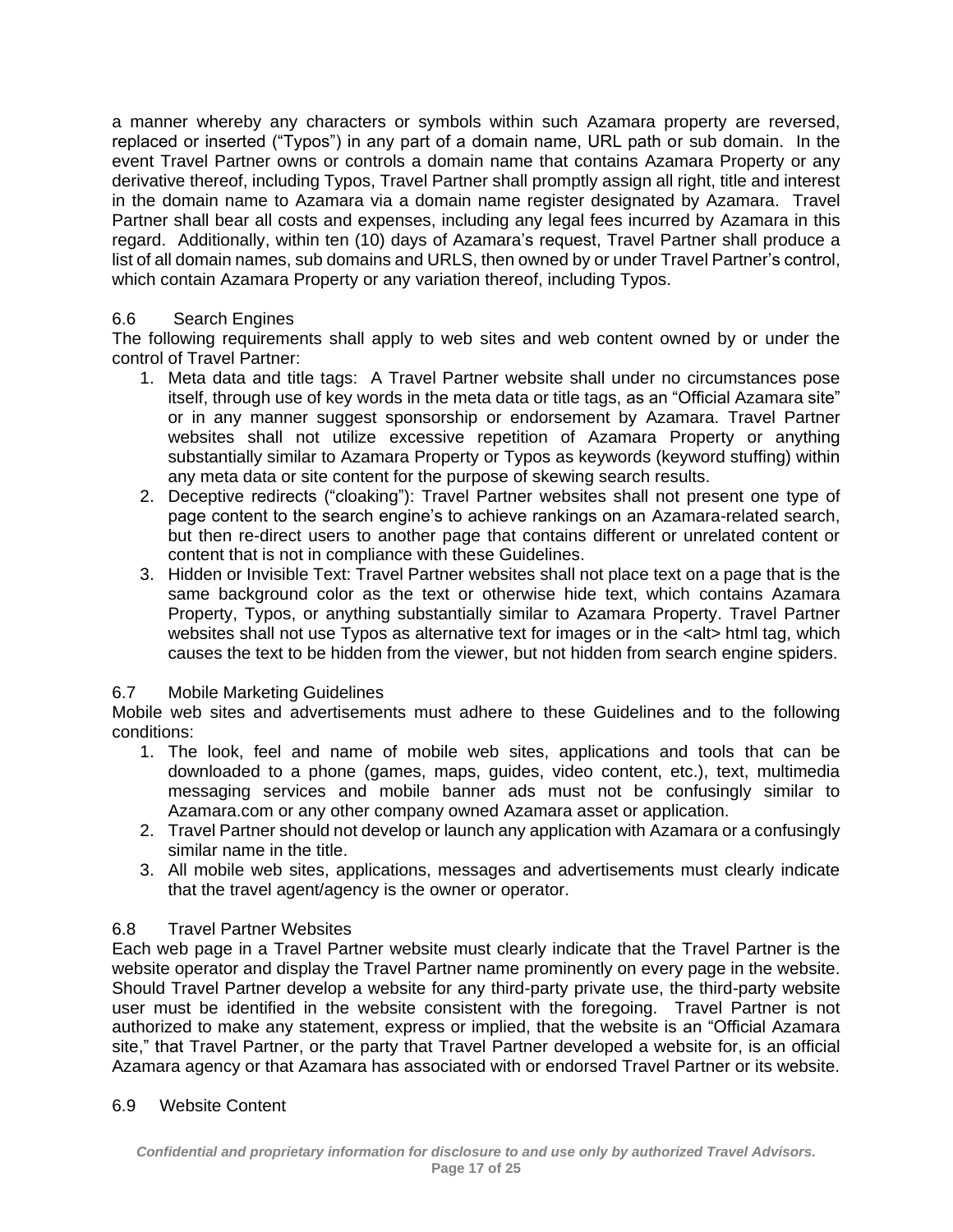For the purpose of marketing Azamara products in accordance with these Guidelines, Travel Partner shall obtain Azamara Property from the image library located at [www.cruisingpower.com](http://www.cruisingpower.com/) [\(Azamara\)](http://www.creative.rccl.com/Sales/Azamara/General_Info/AZA_Brand_Guidelines_Jan2010.pdf), which is expressly provided for such purposes ("Content").

Travel Partner may not download or copy any Azamara Property from any other website, including other Azamara websites or pages, or use Azamara Property for any purpose other than the marketing of Azamara products. Travel Partner's approved use of Azamara Property shall be subject to these Guidelines and to the following conditions:

- 1. All consents provided by Azamara in these Guidelines are expressly limited to Travel Partner's use and activity directly related to promotion of Azamara cruises and travel services;
- 2. No other use or activity utilizing Azamara Content shall be permitted without prior written consent of Azamara;
- 3. Travel Partner shall not alter any Content in any manner except with Azamara's written consent;
- 4. Travel Partner shall not use Content in any manner that implies Azamara has sponsored or endorsed Travel Partner or its business, services or products;
- 5. Travel Partner shall not use terms such as "our" or "us" when referring to Content owned by Azamara;
- 6. Travel Partner shall not use Content in any manner that:
	- a. Azamara, at its sole discretion, deems to undermine or disparage Azamara, its brands, services and products; or
	- b. Is in connection with products and services of an Azamara competitor.
- 7. Use of Content by Travel Partner must be in accordance with all applicable local, state, national and international laws, statutes, rules and regulations and must not violate any third-party rights;
- 8. The consents granted to Travel Partner under these Guidelines are subject to the following conditions:
	- a. Azamara has the right to require that Content be removed from Travel Partner's website at any time;
	- b. Travel Partner shall comply with Section 2 of these Guidelines;
	- c. Azamara's failure to exercise any of its rights hereunder or otherwise, in connection with Travel Partner's website shall not be construed as a waiver of any rights; and
	- d. No consents or approvals granted under these Guidelines by Azamara to Travel Partner are assignable.
- 9. The consents provided by Azamara in these Guidelines specifically exclude any photographs and other content that are not available for download from the image library located at [www.cruisingpower.com.](http://www.cruisingpower.com/)
- 10. In its use of Azamara Content, Travel Partner acknowledges that the Content is provided AS IS WITHOUT WARRANTIES OF ANY KIND, EXPRESS OR IMPLIED, INCLUDING, BUT NOT LIMITED TO, THE IMPLIED WARRANTIES OF MERCHANTABILITY OR FITNESS FOR A PARTICULAR PURPOSE OR OF NON-INFRINGEMENT. UNDER NO CIRCUMSTANCES SHALL AZAMARA BE LIABLE FOR TRAVEL PARTNER'S USE OF THE CONTENT OR OF ANY ERROR, FAILURE, DEFECT OR DELAY IN TRAVEL PARTNER'S ABILITY TO ACCESS OR USE THE CONTENT, INCLUDING BUT NOT LIMITED TO, ANY DIRECT, INCIDENTAL, SPECIAL, INDIRECT OR CONSEQUENTIAL DAMAGES RESULTING FROM SAME, EVEN IF AZAMARA HAS BEEN INFORMED OF THE POSSIBILITY OF SUCH DAMAGES. IN NO EVENT SHALL AZAMARA'S LIABILITY TO TRAVEL PARTNER FOR USE OF THE CONTENT EXCEED THE AMOUNTS, IF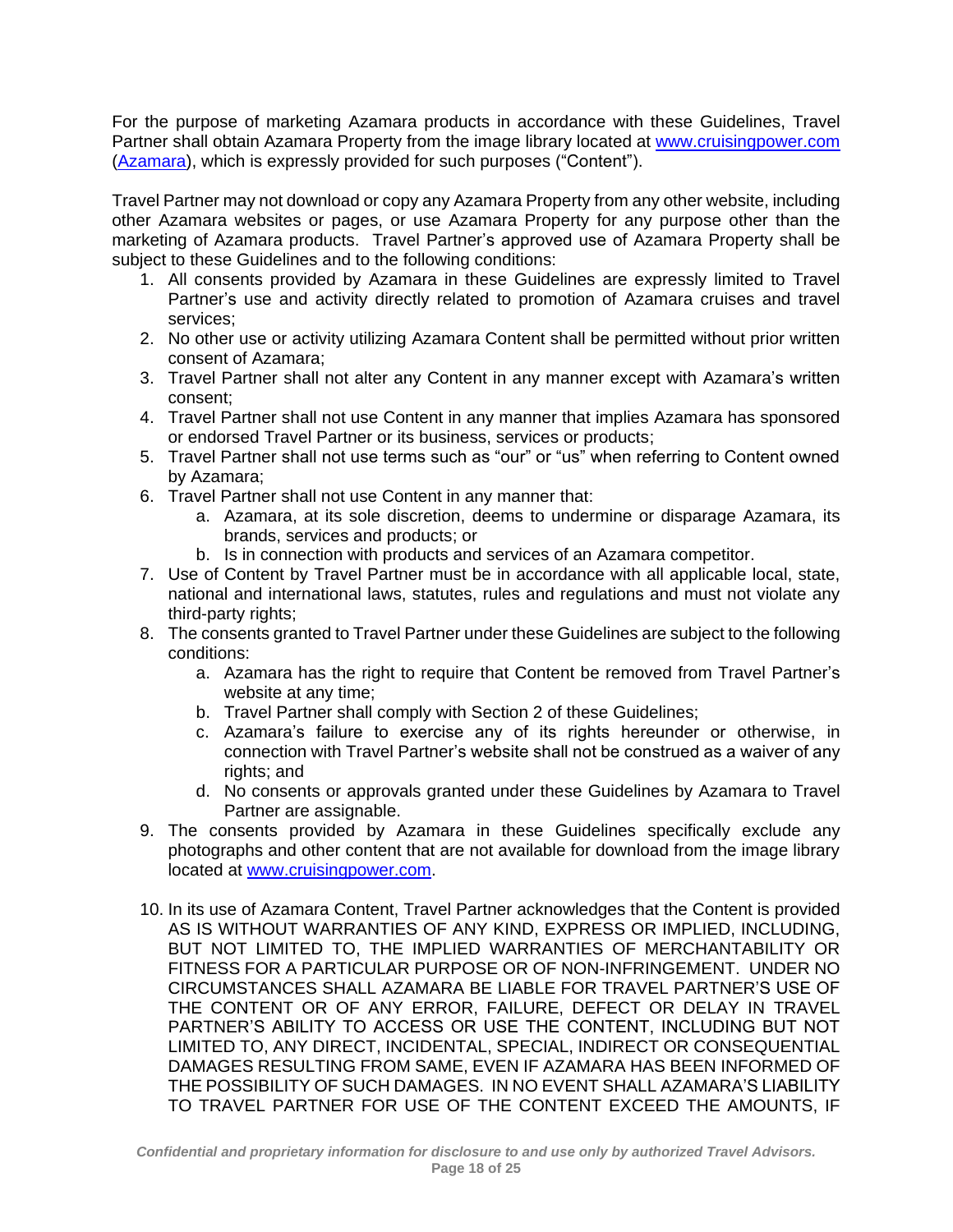ANY, TRAVEL PARTNER PAID TO ACCESS THIS AZAMARA DOWNLOAD WEBSITE. APPLICABLE LAW MAY NOT ALLOW THE FOREGOING EXCLUSIONS AND LIMITATIONS SO THEY MAY NOT APPLY.

### 6.10 Social Media Websites

The requirements of these Guidelines shall also apply to any profile, account, page or post on a social networking website (e.g. Facebook, Twitter, MySpace, LinkedIn), blogging website (e.g. BlogSpot.com, WordPress.com), video website (e.g. YouTube), or any other website operated by a third-party, directly or indirectly controlled or posted by Travel Partner (collectively "Social Media Websites"). Travel Partner should clearly identify itself as such and should not in any manner indicate an affiliation or endorsement from Azamara. Additionally, Travel Partner shall not, without Azamara's prior written approval, use or display Azamara Property, Typos, or anything substantially similar thereto in any username, profile name or similar name for any Social Media Website, or in any page, post, application or advertising on any Social Media Website.

### 6.11 Spyware & Other Automated Tools

Travel Partner's use of online software applications that are referred to as "spyware," "adware," or "malware" or that extract data or content from any Azamara website shall be subject to the following:

- 1. Travel Partner shall not use or download to a user's computer any spyware, adware or malware or similar tool or toolbars or other navigational elements that integrate with or frame any Azamara website and are designed to divert traffic from any Azamara website; and
- 2. Travel Partner shall not "screen scrape" (evaluate and extract information from a web page through the use of software or programs) or use any data mining, robots or similar automated data gathering, extraction and/or analysis tools on any web or database connected thereto. Exceptions may be granted with the prior written consent of Azamara.

# 6.12 Violations of the Online Advertising & Internet Guidelines

Azamara reserves the right, in addition to all other enforcements or actions available, to take the following steps in response to any violations of the Online Advertising and Internet Guidelines:

- 1. Violation of Paid Search requirements: As directed by Azamara, Travel Partner must disable non-conforming links, ads or web pages or make appropriate changes to each ad, link, ad text, ad title or web page;
- 2. Violation of Site Content requirements: As directed by Azamara, Travel Partner shall revise and/or change its web site;
- 3. Violation of Domain Name, sub domain and URL requirements: As directed by Azamara and in lieu of assigning such domain as per Section 6.5 herein, Travel Partner shall disable any non-conforming sub domain or URL;
- 4. Violation of Social Media requirements: As directed by Azamara, Travel Partner shall disable or transfer to Azamara any non-conforming username, account name, profile name, page name, etc. and disable any page, post, application or advertising (as permitted by the operator) on any Social Media website; and
- 5. In lieu of the foregoing and in response to flagrant or egregious violations of the Online Advertising & Internet Guidelines, Azamara in its sole judgment reserves the right to take appropriate actions, which include but are not limited to: (i) terminating co-op marketing funds; (ii) reducing or revoking commission; (iii) placing on "no book" status; and (iv) legal action.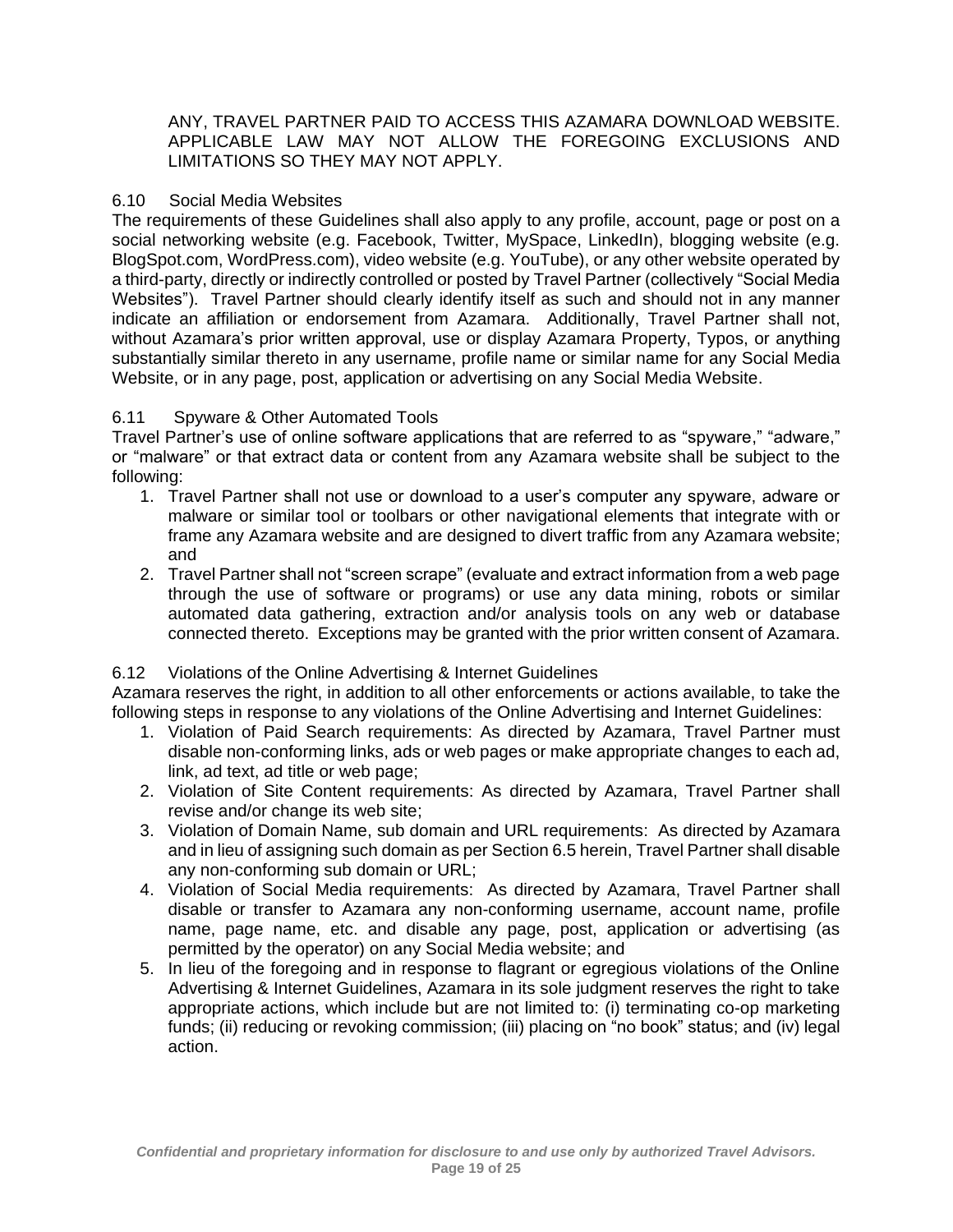# 6.13 Cross Border Selling

# A. Background

Most multinational companies recognize that the rules for hiring an employee in, for example, the United Kingdom, may differ significantly from those that apply when hiring an employee in China or Mexico. The explosive growth of the Internet now allows travel agents and tour operators based physically in a single country to reach out to guests on a multi-national basis. However, the lack of a physical presence in a country does not mean that transactions between a website and a consumer in that country are not subject to the laws of the country in which the consumer resides. For example, a number of travel agencies that only operate Internet websites nevertheless register as sellers of travel in California in part because consumers there can book cruises or air from that travel agency's website.

In addition, each Cruise Line's cruises and services are not sold under a single worldwide set of terms and conditions. Our passenger ticket contracts, cancellation policies, advertising policies and a number of other important factors can vary from country to country. Each of Azamara's domestic and international offices ("Office(s)"), and each member of our International Representative ("IR") network, are responsible for customers and Travel Partners operating in a specific geographic territory. Each Office and IR authorizes Travel Partners to market and take booking requests from guests in the territory covered by that Office or IR. **Note**: Although the "North America" and "Puerto Rico and Caribbean Islands" Territories are both managed out of Azamara's Office in Miami, Florida USA, these are two separate and distinct Territories for which authorization must be obtained separately. A Travel Partner authorized to market and take booking requests in one of these two Territories is not authorized to market and take booking requests in the other of the two, unless and until the Travel Partner is separately authorized by Azamara's Miami Office to do so.

# B. Purpose of This Policy

This policy is designed to provide Travel Partners with a straight forward answer to the question: can I market to and take booking requests from customers who are outside of the territory (or territories) that I have been authorized to operate in by the Cruise Lines ("Authorized Territories")?

Currently, our policy can be summarized as follows:

- 1. Principle 1: Only Take Bookings From Guests in a Territory for Which You Are Authorized.
	- a. Each Office only authorizes a Travel Partner to market and take booking requests from customers located in the country (or countries) assigned to that Office.
		- i. For example, the Office in Miami, Florida USA can only authorize a Travel Partner to market and book cruises for customers located in the North America Territory or, separately, the Puerto Rico and Caribbean Islands Territory. So a Travel Partner that has signed up with the Cruise Lines' Office in Miami for either of these Territories is not authorized to take a booking request from a customer in London unless that Travel Partner had also signed up with the Cruise Lines' Office for England.
		- ii. A Travel Partner: (1) cannot market cruises to guests booked outside their Authorized Territories; (2) must clearly and conspicuously disclose that any international toll free numbers the Travel Partner uses, whether in printed materials or on-line collateral materials that market Azamara brands, cannot be used for booking Azamara cruises unless the Travel Partner has permission from an Office or an IR for that market; and (3) is required to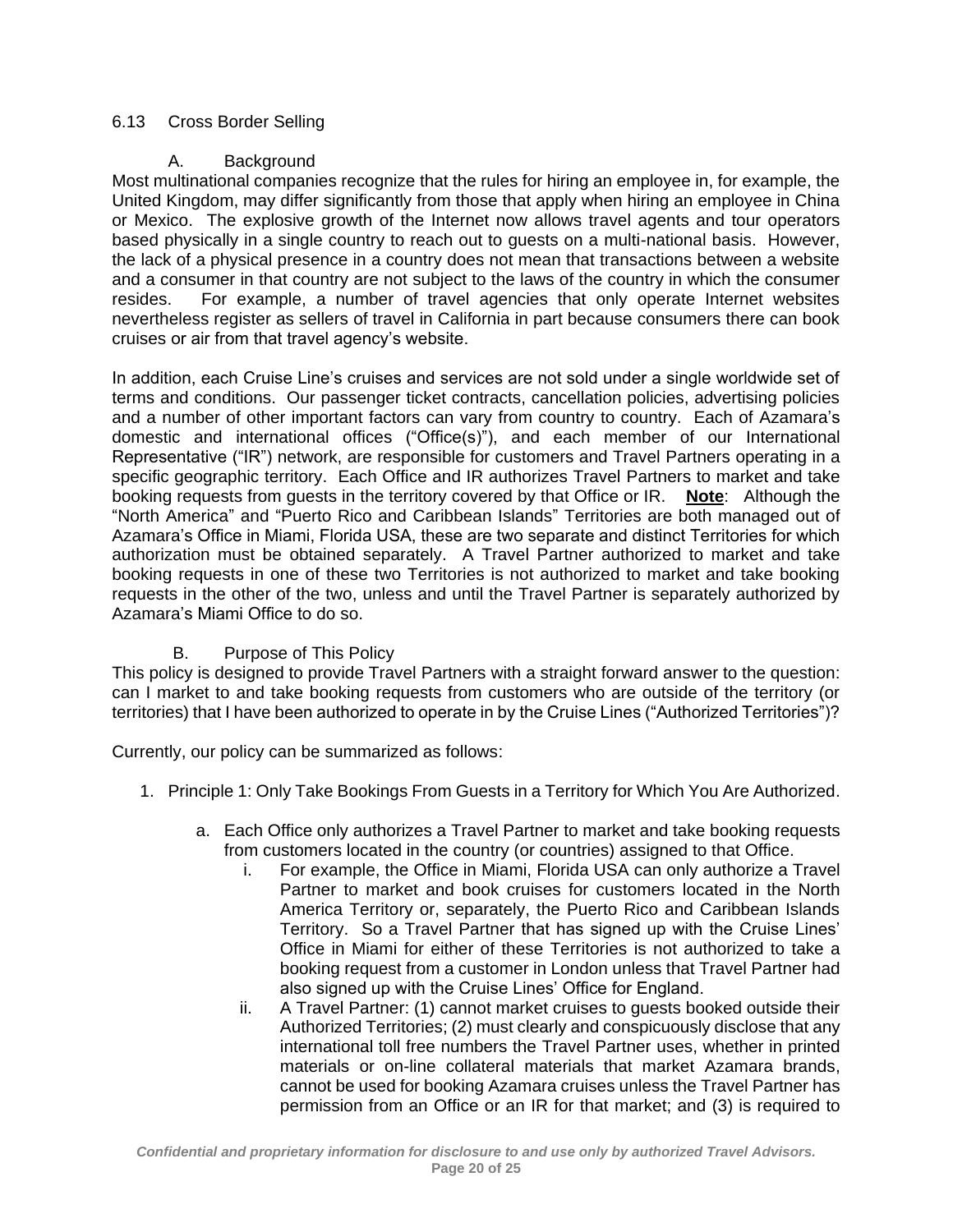obtain, at the time of booking, the information needed to determine whether the Travel Partner can take the booking.

b. Similarly, each Cruise Line only authorizes an IR to sign up Travel Partners to market and take booking requests from customers located in a designated country. For example, the IR for Japan can only authorize a Travel Partner to market and take bookings from customers located in Japan.

To be eligible to earn commission on a booking, the Travel Partner will need to register with the applicable Cruise Line Office or IR responsible for managing the country in which the customer for that booking resides. Each Office reserves the right to refuse to pay or to reclaim any commissions paid for bookings to guests outside of the Travel Partner's Authorized Territory(ies). The foregoing is without prejudice to any other rights or remedies that the Offices or IRs may have (IRs may reserve that right as well), e.g., individuals who are legitimately dual residents generally can book with a Travel Partner in either of their resident countries but, depending on the facts, this general rule may not always apply.

- 2. Principle 2: Comply With All Applicable Laws and Prices and Terms and Conditions for the Territory.
	- a. Every Travel Partner is expected to comply with all applicable laws and agrees to indemnify the Cruise Lines in the event of claims that arise from the Travel Partner's failure to comply with such laws.
		- i. For example, if you are selling to a guest in the UK, if the law requires the Travel Partner to be licensed in the UK and to participate in their bond program for travel agencies, the Travel Partner must comply with those requirements.
		- ii. Also, while a Travel Partner in Mexico may advertise cruises in US dollars, it may be required under Mexican law to allow the customer to pay in Mexican pesos.
	- b. The terms and conditions, prices and other matters established for a specific country may not be offered to guests residing in another country without the express written consent of the Office responsible for that specific country.
- 3. Principle 3: The Guest's Home is the Key.

We recognize that determining where a person lives can be complicated so we currently use a single basic principle: Your Home is the Key. If the guest has a residence in a country in which the travel agent is authorized to sell and the booking is made under the Cruise Line's terms and conditions (including rates) applicable to residents of that country, the travel agency is authorized to sell to the guest. If the guest has a UK passport but only resides in France, only travel agencies authorized to sell in France are authorized to sell to that guest.

- 4. Principle 4: Support Easy to Do Business With.
	- a. Travel Partners are free to register with as many different Offices or IRs as they want.
	- b. We don't have the ability to offer travel agencies anywhere in the world the ability to sign up with one Office or IR and sell to guests anywhere in the world.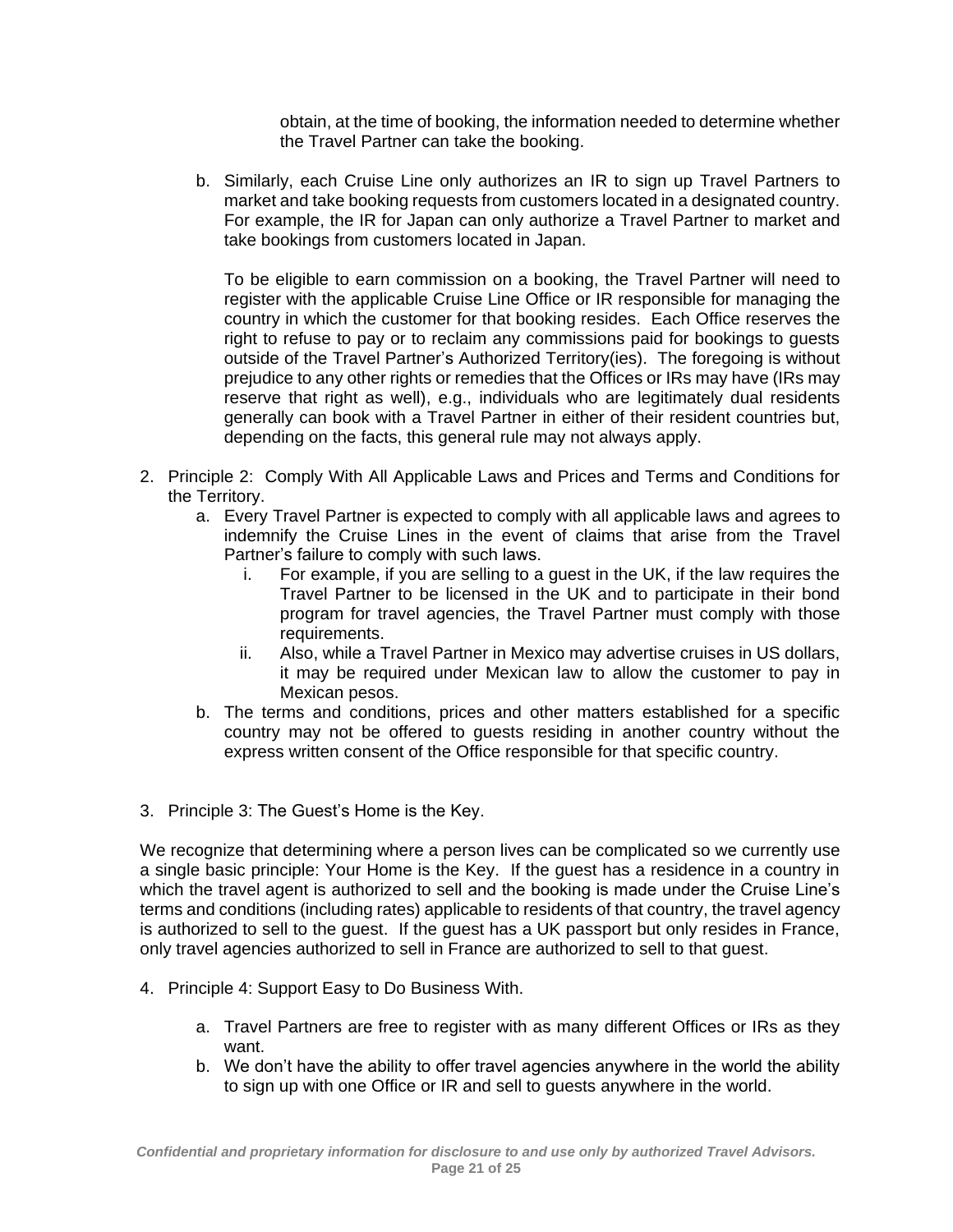- <span id="page-21-0"></span>c. A monthly report will be generated to give visibility to bookings that appear to be in violation of this policy.
- C. Violations

Bookings made in violation of the Cross-Border Selling Policy will be subject to a reduction in or elimination of the commission paid by the Cruise Lines and/or such other consequences, including but not limited to, the elimination of other types of commissions for that booking or the exclusion of the revenue associated with that booking in making any incentive or override payment calculations, as determined by the applicable Cruise Line. The foregoing shall not waive any other right or remedy available to the Cruise Line for violation of the Cross-Border Selling Policy.

D. General

Any and all other Azamara policies and guidelines shall remain unaltered unless otherwise stated herein. This Policy is subject to change by Azamara without notice and may be void or altered where prohibited by or restricted by applicable law.

# 7.0 **LEGAL**

7.1 Appropriate Communications; Prohibition Against Automated Promotional Tools including Robocalls, Texts and Faxes

Azamara does not permit the sending of outbound prerecorded telephone messages of any materials promoting Azamara brands or making outbound telephone calls to any person who is listed on a federal, state, local or travel agent specific "do not call" list. Travel Partner agrees that all communications related to the promotion of Azamara whether via phone, fax, email, text message, third party website or any other means shall comply with applicable laws, including but not limited to the Telephone Consumer Protection Act ("TCPA"), and industry practices.

Azamara strictly forbids and does not authorize the use of Solicitations (as defined below) to any consumer, business or other person or entity by means of an Automated Promotional Tool. Travel Partner shall not engage in Solicitations to any consumer, business or other person or entity by means of an Automated Promotional Tool to promote, market or otherwise solicit customers for: (a) a cruise on Azamara; (b) any services or products offered by Azamara to any guests at any time, potential guests or consumers on a cruise or in connection with a cruise; or (c) any services or products offered by Travel Partner or any third party in connection with a cruise offered by Azamara. As used in this Section, the terms: (a) "*Solicitation*" shall mean a communication to advertise, promote, market, solicit, or any other communication covered by the TCPA, the Telemarketing Sales Rule ("TSR") and any other applicable federal or state law; and (b) "*Automated Promotional Tools*" shall mean systems (such as auto-dialing or predictive dialing systems) for sending the following types of communications: promotional telephone solicitations; text messages; faxes; artificial or prerecorded voice messages; or any other form of communication covered by the TCPA, the TSR or any other applicable federal or state laws.

Travel Partner shall require any third parties directly or indirectly engaged in marketing or promoting for Travel Partner to comply with this Section 7.1, the TCPA, the TSR, and any other applicable federal or state law. Travel Partner shall strictly enforce these requirements against such third parties consistent with the specific terms of this Section 7.1. In the event of a breach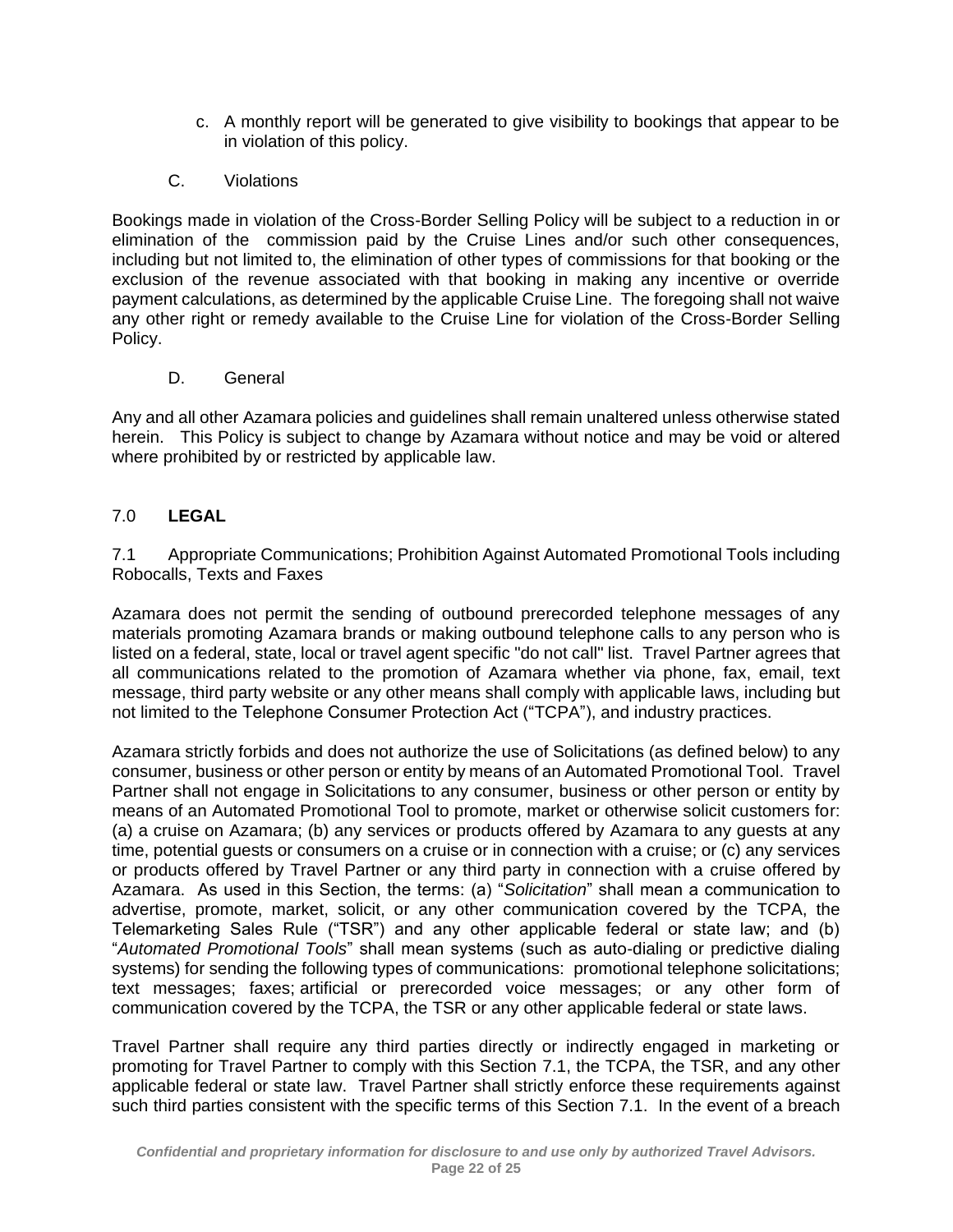of this Section by Travel Partner or any such third party, Travel Partner shall notify Azamara of the breach within two (2) business days.

Exceptions to the foregoing prohibitions can only be approved in writing by Azamara Vice President of Sales.

Any violation of this Section 7.1 shall serve as grounds for immediate termination of Travel Partner's ability to book consumers' travel with Azamara. Travel Partner shall immediately, and at a minimum, cease all Solicitations using Automated Promotional Tools and the cancel any bookings made in violation of this Section 7.1 and shall cooperate with the applicable Cruise Line to re-book such cruises in a manner that does not violate state or federal laws at no additional cost to the guests or the Cruise Line. Depending on the circumstances, Azamara may require additional steps to be taken by Travel Partner to satisfy Azamara and the guest as to each such booking.

### 7.2 Warranty of Compliance

Travel Partner warrants that it is in full compliance with all applicable federal, state and local laws and regulations, including but not limited to: the CAN-SPAM Act, the TCPA, the Telemarketing and the Consumer Fraud and Abuse Prevention Act, and the TSR. Accordingly, Travel Partner agrees to indemnify Azamara, its affiliates and their respective officers, directors and employees (the "Azamara Indemnitees") from any and all losses, liabilities, claims, damages, costs, expenses as well as reasonable attorney fees arising out of or in connection with any and all violations of this Section 7.0. Furthermore, Travel Partner warrants that all use of Azamara Property used to market and sell Azamara cruises and vacation services shall be in compliance with applicable federal, state and local laws and regulations.

### 7.3 Americans With Disabilities Act Compliance

Azamara is subject to the requirements of the U.S. Department of Transportation Final Rule "Transportation for Individuals with Disabilities: Passenger Vessels," 49 Code of Federal Register Part 39 ("ADA Rule"). The rule is intended to ensure nondiscrimination of guests by passenger cruise lines on the basis of disability in accordance with the Americans with Disabilities Act. Under the terms of the ADA Rule, Azamara must ensure that any person or entity that is a U.S. travel agent that offers, books or sells cruises on Azamara's vessels meets the applicable requirements of the ADA Rule to the same extent as if Azamara was providing the service itself. Accordingly, and as an express condition of Travel Partner's ability to market, promote and/or take booking requests from guests for Azamara cruises, Travel Partner hereby represents that it is familiar with the requirements of the ADA Rule as they apply to its services and hereby covenants and agrees to adhere the following conditions: (i) Travel Partner shall comply with all applicable provisions of the ADA Rule when providing services to Azamara's guests or providing services that affect Azamara's guests or when performing services as a U.S. travel agent on behalf of guests or prospective guests of Azamara; and (ii) Travel Partner shall implement any directives issued by those persons Azamara designates as its experts in compliance with the requirements of the ADA Rule who are tasked with the authority to resolve guest complaints ("Complaints Resolution Officials"). Failure by Travel Partner to comply with the foregoing shall constitute a material breach by Travel Partner of these Guidelines, and Travel Partner shall indemnify and hold the Azamara Indemnitees harmless from any and all claims, costs, expenses and liabilities suffered as a result of such noncompliance.

### 7.4 Anti-Bribery

Travel Partner has not taken, and will not take any action in furtherance of an offer, payment, promise to pay, or authorization of the payment of any money, gift, or anything of value, directly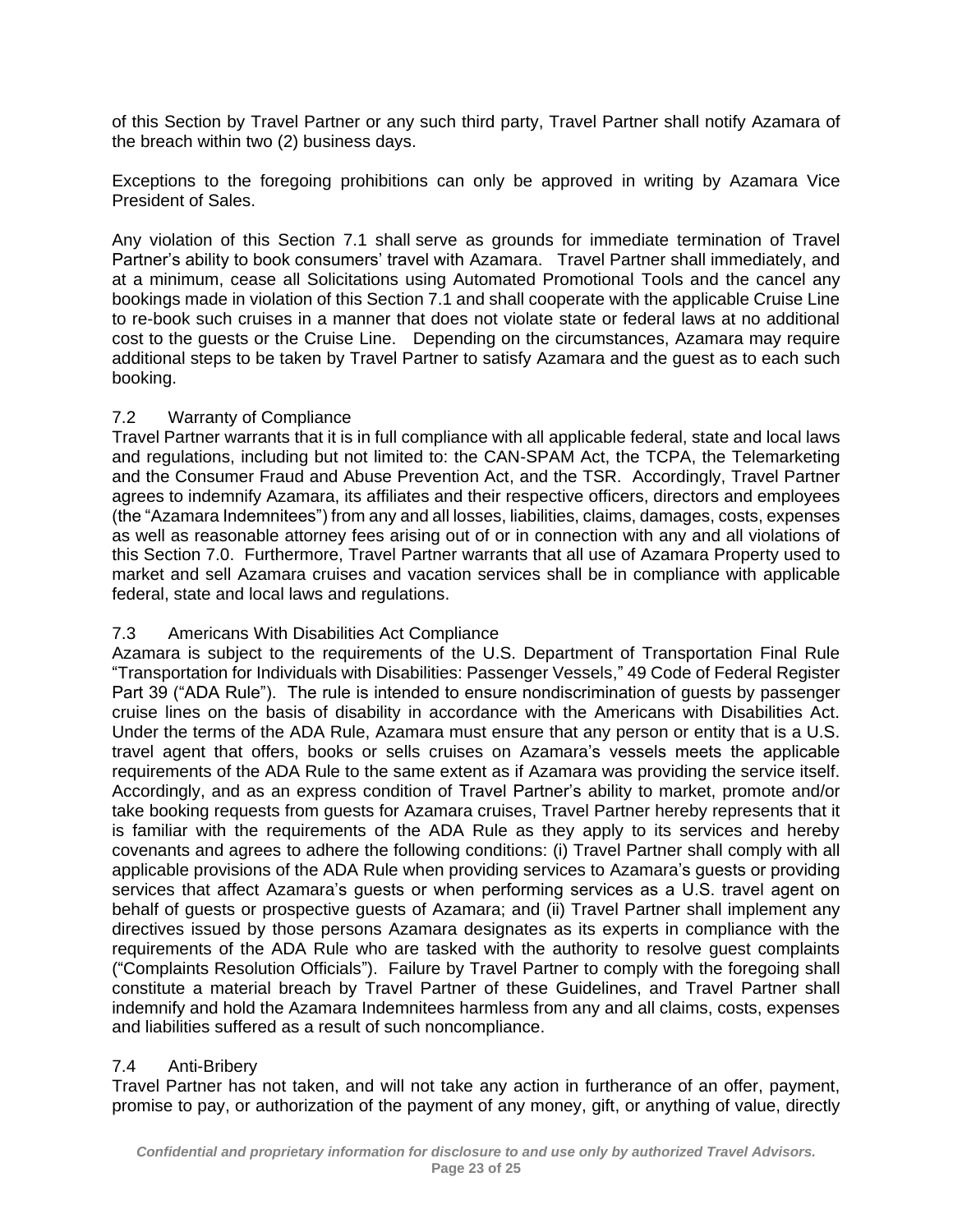or indirectly, to any government official or private person. Travel Partner shall not demand or accept the foregoing for the benefit of any of the following: (i) influencing, inducing or rewarding any act or decision by such person or by Travel Partner to do or omit to do any act in violation of his or her lawful duty; (ii) influencing, inducing or rewarding the improper performance of a relevant function or activity by such person or by Travel Partner; (iii) securing any improper advantage for such person or Travel Partner; and (iv) inducing such person or Travel Partner to use his or her influence with any governmental or private entity to affect any act or decision of the entity for the benefit of Travel Partner's business. For the avoidance of doubt the term "government official" includes any of the following: (i) officer or employee of government, department, agency, or instrumentality of a government (government-controlled enterprise); (ii) public international organization or person acting in an official capacity; (iii) political party or party official and (iv) candidate for political office. Further, the practices prohibited hereunder include making facilitation payments or "grease payments" to government officials to expedite routine non-discretionary government action, e.g., processing permits, visas and licenses, scheduling inspections, clearing customs, etc.

# 7.5 Trade Sanctions

Both Cruise Line and Travel Partner acknowledge that under applicable US law, including but not limited to sanctions administered by the U.S. Treasury Department's Office of Foreign Assets Control (OFAC) (the "OFAC Regulations"), US persons (such as Travel Partner and Cruise Line) are prohibited from engaging in most types of transactions with any citizen or resident of specific countries, including Cuba, Iran, North Korea, Syria and Sudan. These broad sanctions may be referred to herein as "Country-Wide Sanctions." In addition, US Persons are prohibited from engaging in certain types of transactions (including providing passage on a cruise vessel) with specific individuals or entities whose names appear on OFAC's List of Specially Designated Nationals and Blocked Persons (or "SDN List"). Travel Partner hereby acknowledges its obligation to be familiar with and to comply with these laws and regulations (including the OFAC Regulations). In addition, Travel Partner acknowledges that Cruise Line may deny boarding to any customer where required by such sanctions and that Cruise Line may further be required to refuse to provide any refund of any payments made by such customer (or take other actions) as required by applicable law. No commission or other compensation shall be due to Travel Partner with respect to bookings made for such customers.

# 7.6 Customer Information

Customer Information includes but is not be limited to the names, addresses, email addresses, telephone numbers (business, home, cell), travel preferences and requirements, age or date of birth, and any other information provided by customers to their Travel Partner for the provision of services governed by these Guidelines ("Customer Information"). Travel Partner shall include in its privacy policies a notice to its customers that it is sharing Customer Information with Azamara, who may use this information for its own purposes. Travel Partner shall further ensure that all Customer Information in its possession in any format is used solely in compliance with Travel Partner's applicable privacy policies as well as all applicable laws, regulations and industry guidelines. Travel Partner further warrants the following: (i) Travel Partner shall comply with all applicable laws (e.g. California's "Shine the Light" law) when accessing, processing or using Customer Information; (ii) Travel Partner shall maintain all Customer Information in a secure location and on a secure network with limitations on physical and electronic access (using passwords or encryption technology); (iii) Travel Partner shall maintain a written policy and train employees how to comply with the obligations stipulated herein; and (iv) Travel Partner will otherwise protect Customer Information from unauthorized access, destruction, use, modification and disclosure.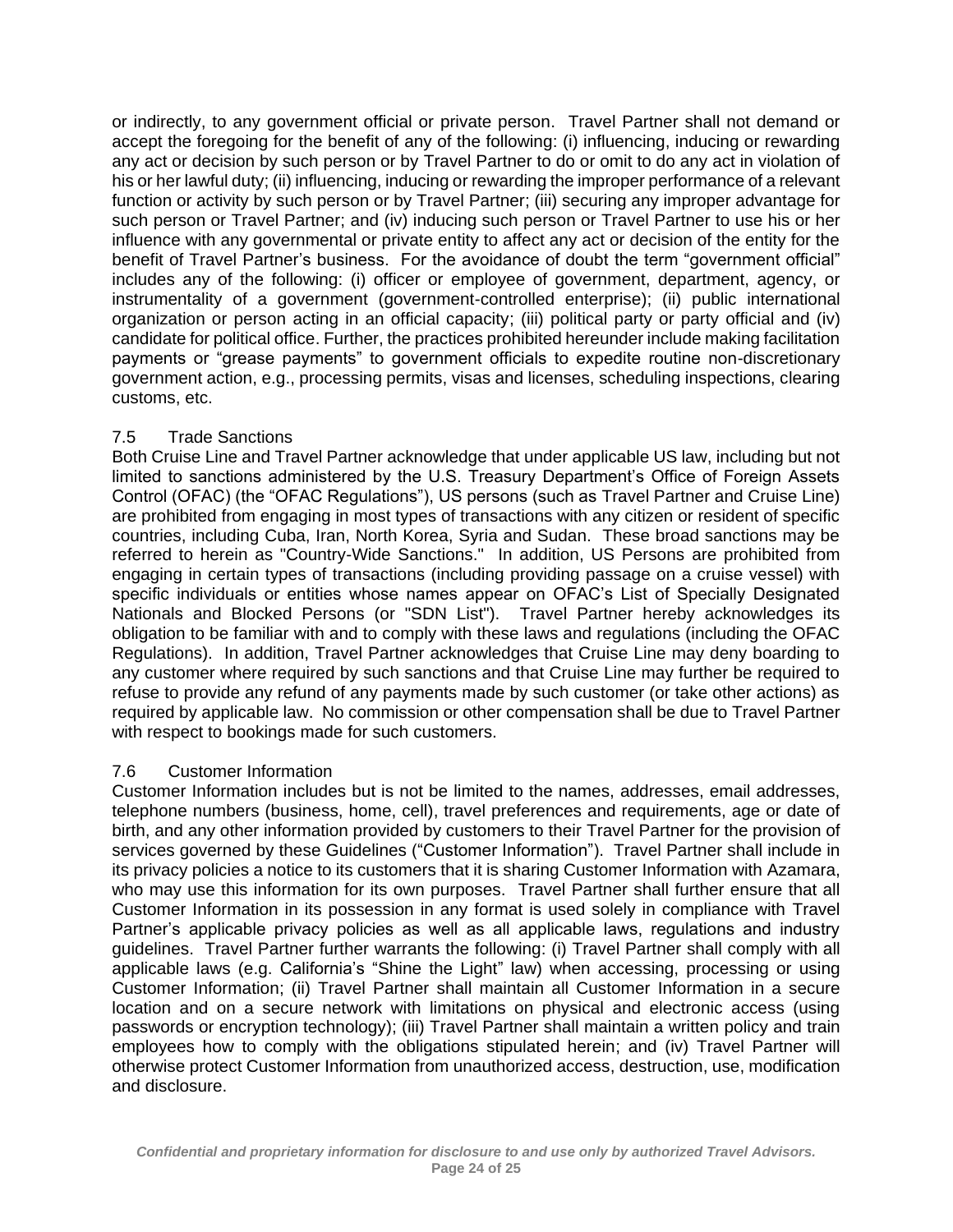Travel Partner shall be fully and solely responsible for its security of Customer Information. In the event of a suspected security breach of Customer Information, Travel Partner shall immediately notify Azamara of the suspected breach and Travel Partner shall bear all costs and expenses relative to the breach, including but not limited to the following: (i) cost of notifying all affected customers; (ii) costs incurred by Azamara (including legal fees) associated with the security incident; and (iii) all damages, fines or penalties associated with or arising from such breach.

### 7.7 Cruise Ticket Contract; Guest Requirements; COVID-19 Health Acknowledgement The Cruise Ticket Contract sets forth the terms and conditions which govern all cruises and the booking thereof and is incorporated by reference in these Guidelines. Travel Partner should familiarize itself with the Cruise Ticket Contract as it governs the legal rights of all passengers relative to cruise cancellation, provision of medical services, privacy rights, Azamara's liability and the passenger's ability to bring a claim. Should any conflict arise between the brochures or communications relative to any booking, the Cruise Ticket Contract shall prevail. The Cruise Ticket Contract is available for reference on Azamara's consumer websites for North America and on www.cruisingpower.com.

As a condition to sailing on a cruise, each guest will be required to: (i) agree to be bound by the Cruise Ticket Contract; (ii) agree to Azamara's Health Acknowledgment related to COVID-19 (the "Health Acknowledgment"), which includes an acknowledgement of risk and an agreement to comply with Azamara's Guest Health, Safety and Conduct Policy, as well as its health and safety instructions; and (iii) undergo COVID-19 testing and health screenings, according to the protocols and procedures outlined on Azamara's website. Failure or refusal by a guest to do any of the foregoing will result in cancellation of the Guest's booking, denial of boarding and/or removal from the vessel.

At the time of offering any Azamara cruise to a guest or potential guest, Travel Partner shall notify each guest of the requirements outlined in this Section. Travel Partner agrees to indemnify, defend and hold harmless (and pay any and all reasonable attorney's fees, in connection therewith) the Azamara Indemnitees, any charterers, and any other owners or operators of the vessel and their respective directors, officers, employees and agents from and against any third party claims, suits, fines and/or liens arising out of Travel Company's breach or alleged breach of this Section 7.7.

# 7.8 eDocs

Azamara operates under a paperless system that provides passengers online access to their travel documents. For all North America travel partners Azamara will generate eDocs as the default format for guest travel documentation. Printed documents are available upon request and are complimentary for Azamara. Travel Partner shall be responsible for familiarizing itself with the information concerning reservations, tours, cancellation charges, and travel & health documents and agrees to inform booked passengers about Azamara's eDocs system and how to access the online portal, which includes additional terms and conditions of passage. Travel Partner agrees to be bound by the applicable terms as set forth therein.

# 7.9 Notification of Changes

Azamara reserves the right to change, whether via an increase or decrease, any published rates, including cruise rates and airfare charges without prior notice. In addition, Azamara reserves the right to pass through any third party imposed surcharges, also without prior notice. The guest will remain liable for any applicable taxes, fees and port expenses or surcharges that may be assessed by any government, quasi-governmental and/or non-governmental agencies or entities.